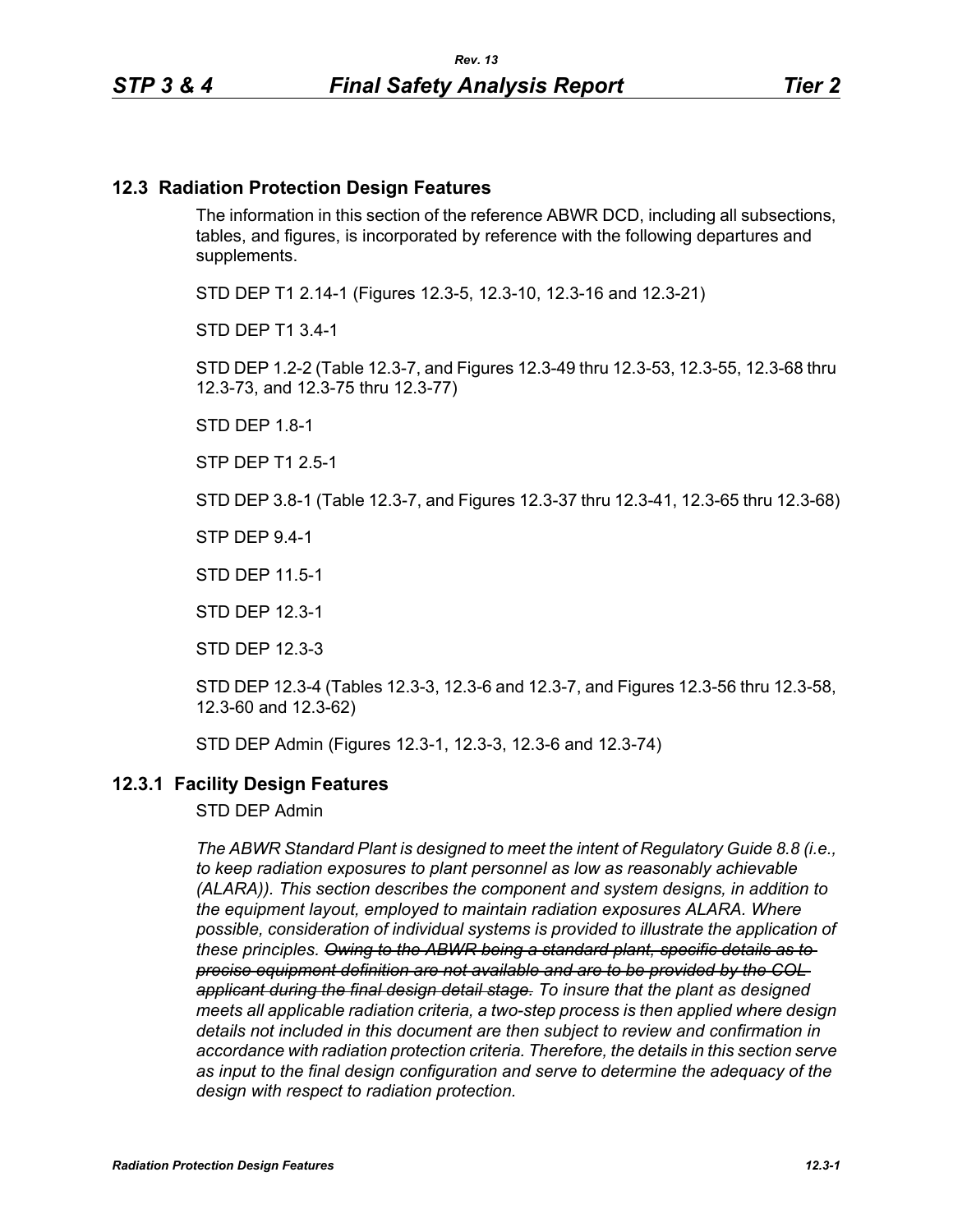## **12.3.1.1.2 Material Selection**

STD DEP 12.3-1

*In the ABWR design maintaining radiation exposure ALARA has been considered in the material selection of systems and components exposed to reactor coolant. For example, radiation exposure potential has been reduced appreciably through the removal or reduction of cobalt from many components as compared to current BWR fleet. Much of the cobalt is removed from contact with reactor coolant by eliminating Stellite where practical and reducing cobalt in the core stainless steel components. The cost of using very low cobalt materials through out the plant is prohibitive with the cost of 0.02 wt percent cobalt stainless steel approximately 8 times that of 0.05 wt percent stainless steel. Therefore, the* The *ABWR design has taken a graded approach* to using various grades of low cobalt stainless steel, *by using the most expensive though lowest cobalt bearing materials in the most radiologically significant areas with increasing cobalt content in less sensitive areas. The ABWR standards for cobalt are: 0.02 wt percent for those items in the core; 0.03 wt percent for those items in the vessel internals; and 0.05 wt percent for all other components. Also, with the current materials, there are no proven substitutes for Stellite for many hard surface applications shuch as MSIV seats. Current efforts by the nuclear and metallurgical industry indicate that in the future, practical alternatives to Stellite maybe feasible and are being researched.*

*The COL applicant shall address material selection of systems and components exposed to reactor coolant to maintain radiation exposures ALARA. See Subsection 12.3.7.4 for COL license information requirements.* These cobalt contents are target values for reduced occupational exposure per ALARA principles and are not specifications.

The estimation of occupational exposure for the ABWR, was generated by reviewing current plant work records and practices at operating BWRs, and taking into account distinct plant features in the ABWR. An estimate of the average annual occupational exposure was made during the US Standard ABWR certification work. It is noted that the reduced cobalt loadings (i.e. target values) were not considered in the estimation. Therefore, based upon the methods used and assumptions made in evaluating occupational exposure, the materials procured with 0.05 wt percent maximum cobalt have no adverse effect on the estimated occupational exposure.

## **12.3.1.4.1 Reactor Water Cleanup (CUW) System**

*The CUW System is provided with chemical cleaning connections which can utilize the condensate system to flush piping and equipment prior to maintenance. The CUW filter/demineralizers can be remotely backflushed to remove spent resins and filter aid material. If additional decontamination is required, chemical addition connections are provided in the piping to clean piping as well as equipment prior to maintenance. The backwash tank employs an arrangement to agitate resins prior to discharge. The tank vent is fitted with a charcoal filter canister to reduce emission of radioiodines into the plant atmosphere. The HVAC System is designed to limit the spread of contaminants*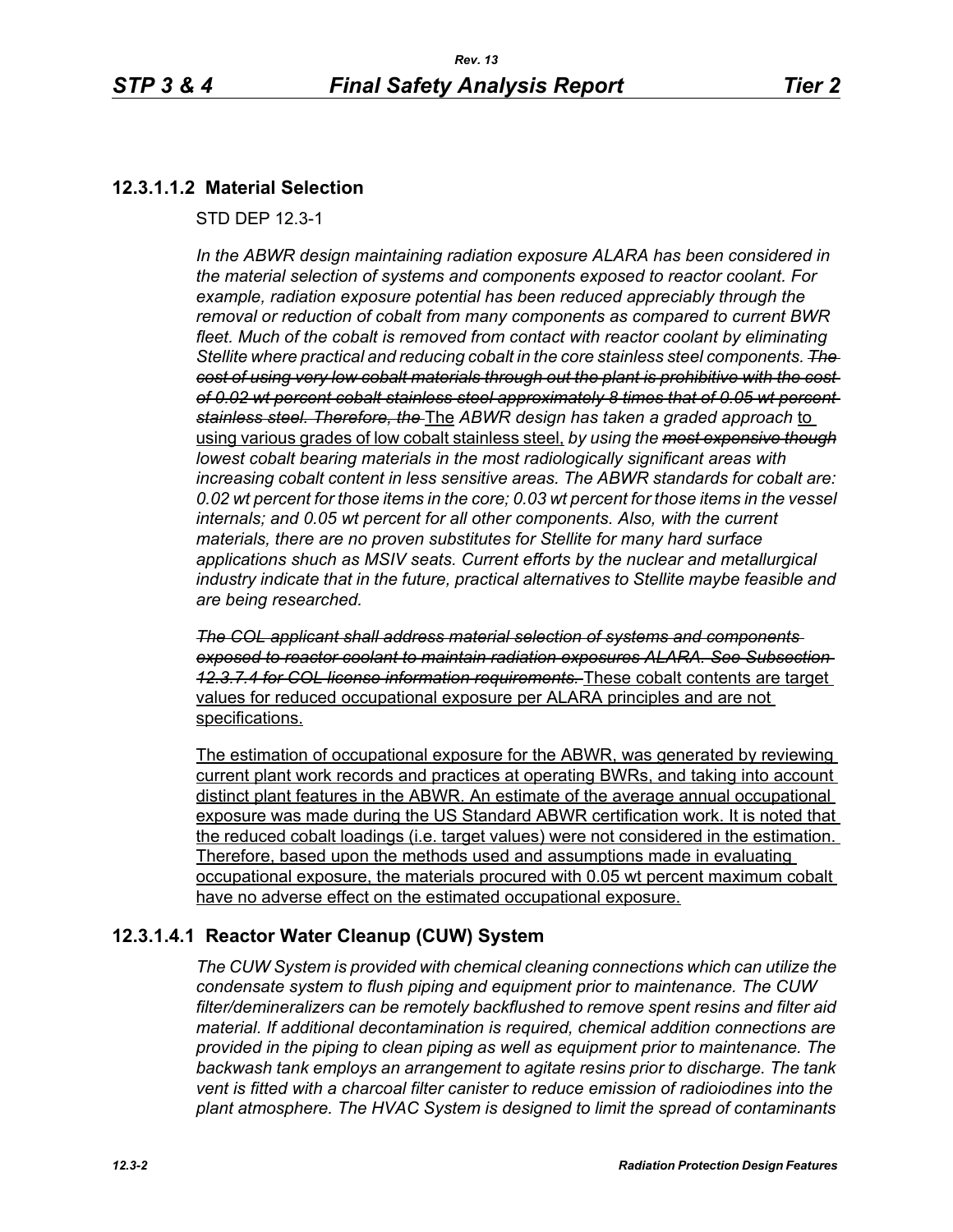*from these shielded cubicles by maintaining a negative pressure in the cubicles relative to the surrounding areas.*

#### **12.3.1.4.4 Main Steam System**

STD DEP 12.3-3

*Penetrations through the steam tunnel walls are minimized to reduce the streaming*  paths made available by these penetrations. The blowout panels for the steam tunnel*are located in the relatively inaccessible upper section of the RHR heat exchanger shielded cubicles which are controlled access areas. Penetrations through the steam tunnel walls, when they are required, are located so as to exit in controlled access areas or in areas that are not aligned with the steamlines. A lead-loaded silicone foam*  or equivalent *is employed whenever possible for these penetrations to reduce the available streaming area presented.*

### **12.3.2.2.2 Method of Shielding Design**

The following site specific supplement provides information to address the methods used to determine shield parameters:

As provided in Tier 1 ITAAC Table 3.2a, commonly accepted shielding codes using nuclear properties derived from well known references shall be used to model and evaluate plant radiation environments.

The DIJESTER computer code is used to assist in determination of the activity in the components of the radwaste system. It is basically a bookkeeping program, which keeps track of each nuclide as it is processed through the pipes, tanks, filters, demineralizers, etc., that make up the radwaste system. It couples the rate equations that govern the operation of the various components of the radwaste system with radionuclide decay chains to model the buildup and decay of the radionuclide activity in each component. This is not a shielding design code of the types described in the DCD and is not used to calculate dose rates. Its purpose is limited to determining the source in the components of the radwaste system, and the use of the code is consistent with the description of the source term in the DCD.

Per Section 12.3.2.2.2.2 of the reference ABWR DCD, pure gamma dose rate calculations are conducted using point kernel codes. The point kernel codes used are those that are presently widely used in the nuclear industry and include codes such as QAD-CGGP, QAD-CGGP-A, MicroShield, ISOSHLD and G33-GP. For combined gamma and neutron shielding situations, discrete ordinates or Monte Carlo techniques are applied. Typical codes used for this application include the discrete ordinates code DORT and the Monte Carlo code MCNP. Where shielded entries to high radiation areas such as labyrinths are required, a gamma ray scattering code such as G33-GP or a Monte Carlo code such as MCNP is used to confirm the adequacy of the labyrinth design. These computer codes, along with the computer codes identified in the DCD and, when they become available, updated computer codes using similar techniques, are used to design the shielding for STP 3 & 4.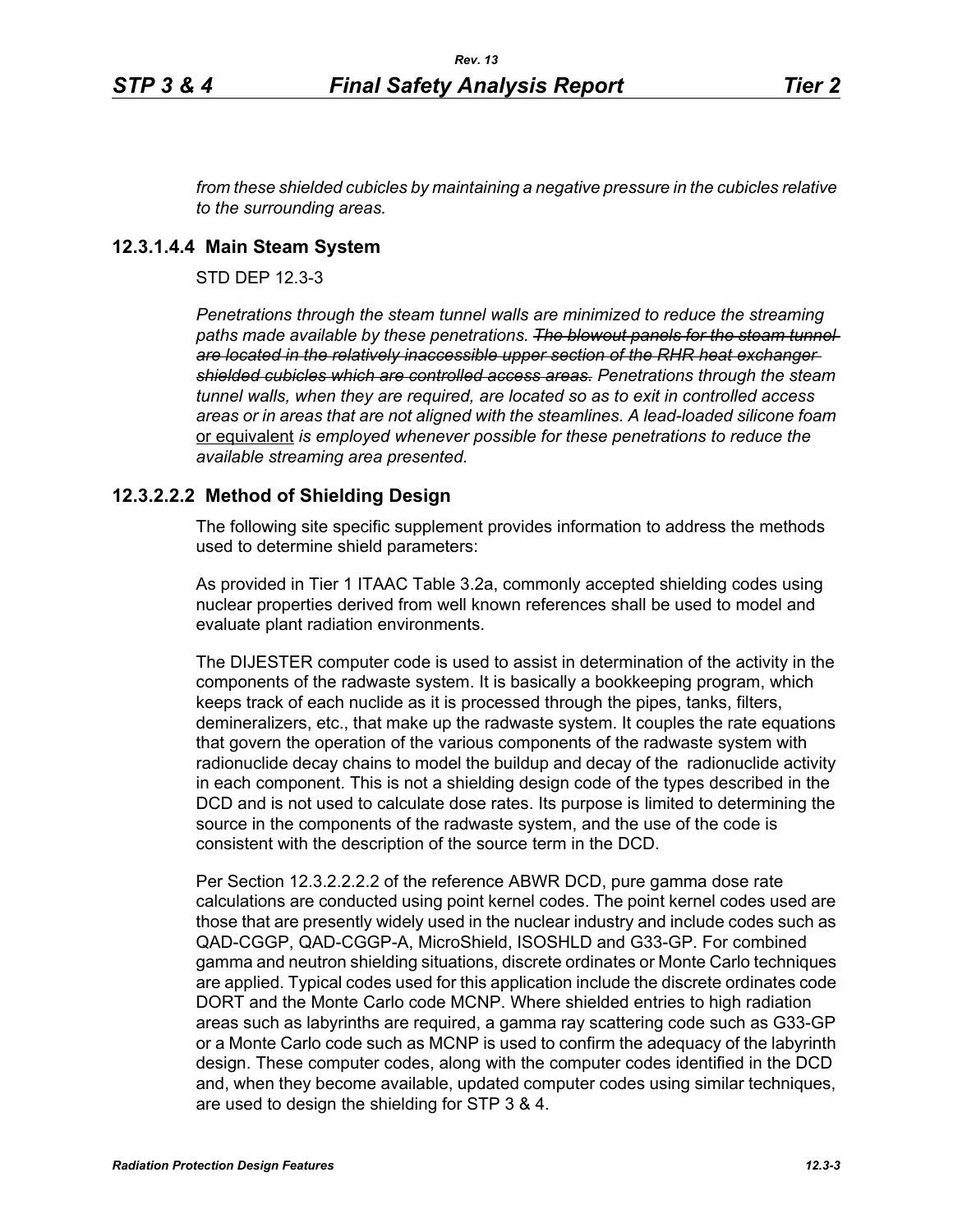## **12.3.2.3 Plant Shielding Description**

STP DEP 1.2-2

STD DEP 1.8-1

STD DEP 12.3-3

*(6) The main steam tunnel extends from the primary containment boundary in the Reactor Building through the Control Building up to the turbine stop*  valves. The primary purpose of the steam tunnel is to shield the plant *complex from N-16 gamma shine in the main steamlines. A minimum of 1.6 meters of concrete or its equivalent (other material or distance) is required on any ray pathway from the main steamlines to any point which may be inhabited during normal operations. The design of the steam tunnel is shown on Figures 1.2-14, 1.2-15, 1.2-20, 1.2-21, and* 1.2-33*1.2-28. The tunnel is classified as Seismic Category I in the Reactor Building and in the Control Building and is designed to* IBC*UBC Seismic Standards in the Turbine Building. The interface between the buildings provides for bayonet connection to permit differential building motion during seismic events and shielding in the areas between buildings. The exact details on the bayonet design are not shown on the referenced arrangement drawings but requires complete shielding in the building interface area. The tunnel also serves a secondary purpose as a relief and release pathway for high energy events in the Reactor Building. Any high energy event (line break) in the Reactor*  **Building will, through a series of blow out panels, vent into the steam tunnel** *and from the steam tunnel through the tunnel vent shaft to the Turbine Building (Figure 1.2-28) for processing to the plant stack. See Subsection 6.2.3.3.1 for more complete description of this function.*

## **12.3.3.2.1 Control Room Ventilation**

#### STD DEP Admin

*Outside air coming into the intakes is normally filtered by a particulate filter. If a high radiation level in the air is detected by the Airborne* Process *Radiation Monitoring System, flow is automatically diverted to another filter train (an outdoor air cleanup unit) that has:*

- *(1)* A *particular* particulate *filter*
- *(2) A HEPA filter*
- *(3) A charcoal filter*
- *(4) Another HEPA filter*

*The outdoor cleanup units are located in individual, closed rooms that help prevent the spread of any radiation during maintenance. Adequate space is provided for maintenance activities. The particulate and HEPA filters can be bagged when being*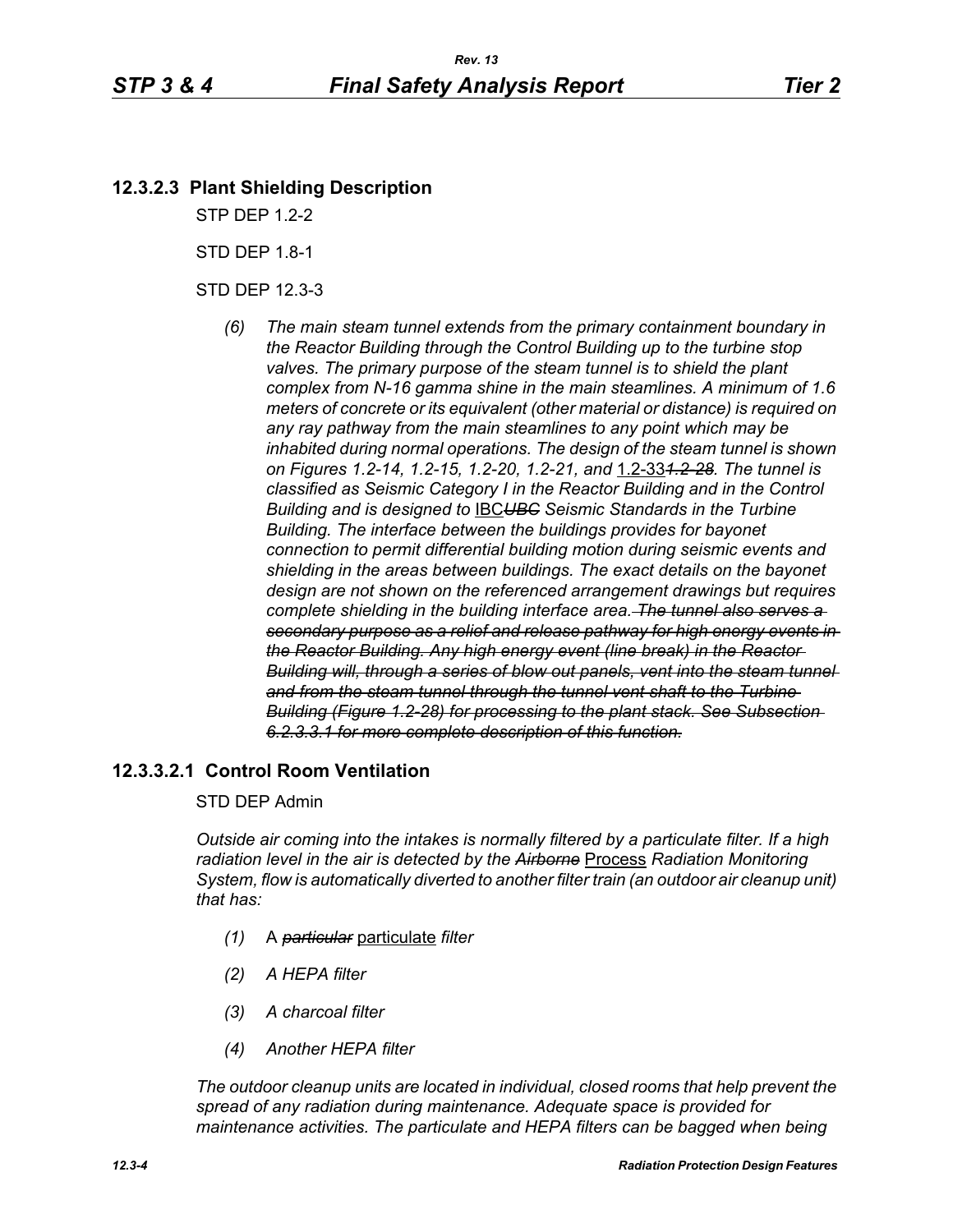*removed from the unit. Before removing the charcoal, any radioactivity is allowed to decay to minimal levels, and is then removed through a connection in the bottom of the filter by a pneumatic transfer system. Air used in the transfer system goes through a HEPA filter before being exhausted, or equivalent. Face masks can be worn during maintenance activities, if desired.*

## **12.3.3.2.4 Radwaste Building**

Subsection 12.3.3.2.4 has been replaced in its entirety with the following standard departure.

STP DEP 9.4-1

The Radwaste Building HVAC is described in detail in subsection 9.4.6.

The radwaste building ventilation systems are engineered and designed to provide the proper environmental conditions within all areas of the radwaste building during normal plant operation. The radwaste building ventilation systems include:

- Radwaste building process area HVAC system.
- $\blacksquare$  Radwaste control room HVAC system.
- **Non-Class IE electrical, and HVAC equipment rooms ventilation system.**

From a radiological perspective the system is designed to:

- Provide an environment with controlled temperature and airflow patterns to ensure the comfort and safety of plant personnel and to allow for the continuous operation of the equipment and components.
- Maintain positive pressure within the radwaste control room, electrical room and other areas not containing radioactive materials.
- Limit exfiltration from the radwaste areas with potential airborne radioactive contaminants by maintaining sub atmospheric pressure during the normal plant operation.
- Maintain airflow from areas of low potential radioactivity to areas of progressively higher potential radioactivity.
- **Limit airborne fission product release to the atmosphere from the ventilation** system exhaust during normal plant operation.
- Limit concentration of airborne radioactivity to levels below the values specified in Appendix B to 10CFR20.

Exhaust air from the Radwaste Building is routed to and exhausted through the plant stack. Upon radiation detection in the main exhaust duct, the exhaust air is automatically routed to the air filtration equipment to be filtered through a prefilter and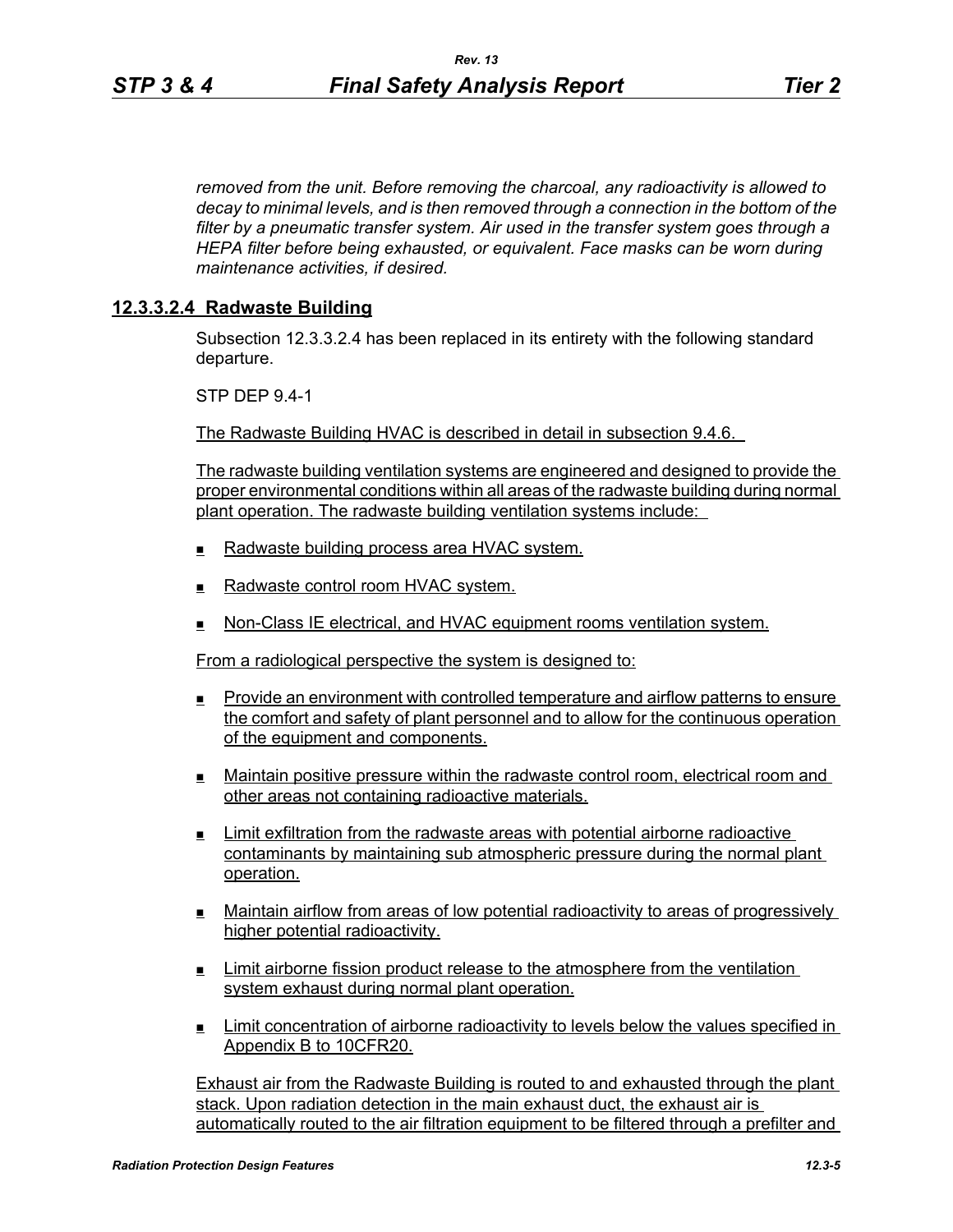a HEPA filter before being released through the plant stack. A high level of radioactivity detected by a radiation monitor downstream of the HEPA filter also activates an alarm in the radwaste and the main control rooms.

## **12.3.4 Area Radiation and Airborne Radioactivity Monitoring Instrumentation**

STD DEP 11.5-1

*(2) The Containment Atmospheric Monitoring System (D23/CAM) continuously measures, indicates, and records the gamma radiation levels within the primary containment (drywell and suppression chamber), and activates alarms in the main control room on high radiation levels. As described in Subsection 7.6.2, four gamma sensitive ion chamber channels are provided to monitor gamma radioactivity in the primary containment during normal, abnormal and accident conditions. Each of the four monitoring channels covers the range from 10-2* Sv/h*Gy/h to 10<sup>5</sup>* Sv/h*Gy/h. The CAM System is classified as safety-related.*

## **12.3.4.1 ARM System Description**

STD DEP T1 3.4-1

*The Area Radiation Monitoring (ARM) System consists of gamma sensitive detectors, digital area radiation monitors, local auxiliary units with indicators and local audible warning alarms, and recording devices. The detector signals are digitized and optically multiplexed for transmission* transmitted *to the radiation monitors in the main control room. Each ARM radiation channel has two independently adjustable trip alarm circuits, one is set to trip on high radiation and the other is set to trip on downscale indication (loss of sensor input). Also, each ARM monitor is equipped with self-test feature that monitors for gross failures and will activate an alarm on loss of power or when a failure is detected. Auxiliary units with local alarms are provided in selected local areas for radiation indication and for activating the local audible alarms on abnormal levels. Each area radiation channel is powered from the non-Class 1E vital 120 VAC source, which is continuously available during loss of offsite power. The recording devices are powered from the 120 VAC instrument bus.* The ARMs are calibrated in accordance with procedures developed from calibration instructions provided by the manufacturer. Periodic calibration verification and channel functional tests are performed with procedures based on pre-operational acceptance testing to verify operability, including alarm functions.

## **12.3.4.2 ARM Detector Location and Sensitivity**

STD DEP 11.5-1

*The location of each area detector is shown on the plant layout drawings for each building (Figures 12.3-56 through 12.3-73). The specific area radiation channels for each building are listed in Tables 12.3-3 through 12.3-7, along with reference to map location of the detector, the channel sensitivity range, and the areas for the local alarms. The range and sensitivity of each area radiation channel is classified as follows:*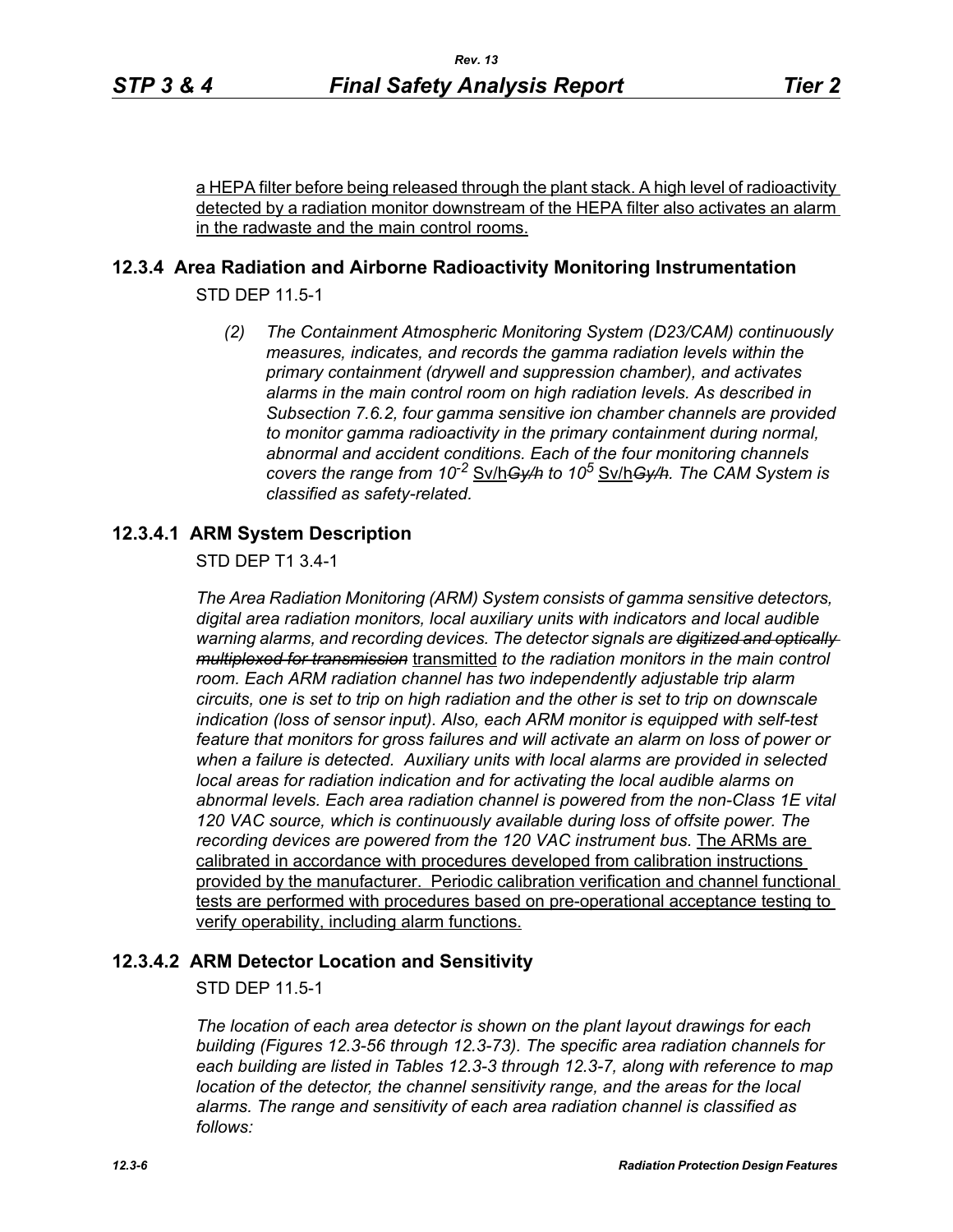- *(1) Range 0.10* μSv/h*μGy/h to 1* mSv/h*mGy/h -H (High Sensitivity)*
- *(2) Range 1* μSv/h*μGy/h to 10* mSv/h*mGy/h -M (Medium Sensitivity)*
- *(3) Range 10* μSv/h*μGy/h to 102* mSv/h *mGy/h -L (Low Sensitivity)*
- *(4) Range 1* mSv/h*mGy/h to 10* Sv/h*Gy/h* -*LL (Low Low Sensitivity)*
- *(5) Range 1* mSv/h*mGy/h to 102* Sv/h*Gy/h -VL (Very Low Sensitivity)*

#### **12.3.4.3 Pertinent Design Parameters and Requirements**

STP DEP T1 2.5-1

*Two high-range radiation channels are provided to monitor radiation from accidental*  fuel handling. One detector is positioned near the fuel pool and the other located in the *fuel handling area. Criticality detection monitors are not needed to satisfy the criticality accident requirements of 10CFR70.24, when specialized high density fuel storage*  racks preclude the possibility of criticality accident under normal and abnormal *conditions. The new* and *fuel bundles are stored in racks that are located in the fuel vault while the spent fuel bundles are stored in racks that are placed at the bottom of the fuel storage pool. A full array of loaded fuel storage racks are designed to be subcritical, as defined in Sections 9.1 and 9.2. The COL applicant must verify and certify that the design meets the criteria specified in Subsection 12.3.7.3.*

#### **12.3.7 COL License Information**

#### **12.3.7.1 Airborne Radionuclide Concentration Calculation**

The following site specific supplement addresses COL License Information Item 12.6.

Calculations of the expected airborne radionuclide concentrations are performed, as part of the plant inspections, tests, analyses and acceptance criteria (ITAAC Tier 1 Table 3.2b), to verify the adequacy of the ventilation system prior to fuel load.

### **12.3.7.2 Operational Considerations**

The following site specific supplement addresses COL License Information Item 12.7.

Alarm setpoints are established based on design background radiation levels, which are then, confirmed during the Startup Test Program. The Preoperational Test Program will check for proper calibration of the detectors, and then check the proper functioning of alarms (local and remote, audible and visual) and protective features including alarm setpoints. The Preoperational Test Program will also check for proper response to various loss of power conditions.

In addition to the Area Radiation Monitoring system, radiation monitoring operational considerations, such as procedures for placement, operation and calibration of portable monitors, are established in accordance with the Operational Radiation Protection Program described in Section 12.5S.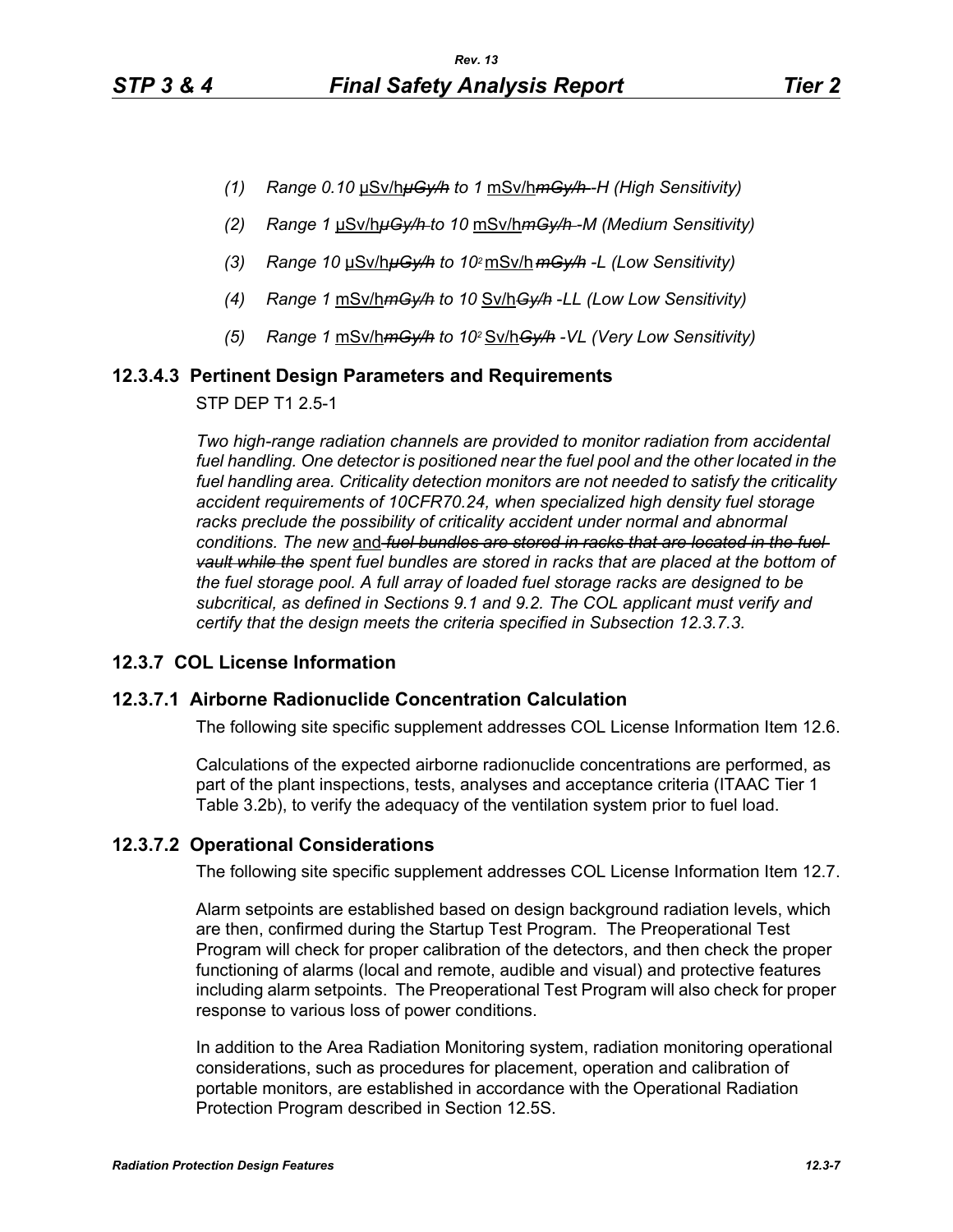The ARMs and airborne radioactivity monitors are calibrated using one or more reference standards, such as ANSI/ANS 6.8.1 with radioactive sources traceable to the National Institute for Standards and Technology (NIST). The instruments are calibrated at one or more points within the response range. A channel calibration that includes a channel functional test is performed periodically on the non safety-related area monitors. A channel calibration that includes a channel functional test is performed on the safety-related area monitors at least once every 18 months or during the refueling outage if the detector is not readily accessible. In the event a calibration is questionable, the channel can be isolated and a more thorough calibration performed. Calibration is also performed after maintenance or replacement of any components that could affect calibration.

## **12.3.7.3 Requirements of 10CFR70.24**

The following site specific supplement addresses COL License Information Item 12.8.

The information demonstrating that the plant meets the criticality accident monitoring requirements of 10CFR70.24 will be provided by meeting the requirements of 10 CFR 50.68(b), as provided for in 10 CFR 70.24(d)(1).(COM 12.3-1).

### **12.3.7.4 Material Selection**

The following site specific supplement addresses the unnumbered COL License Information Item contained in this section of the reference ABWR DCD.

STPNOC continues to monitor industry state-of-the-art developments in material selection options for maintaining exposure ALARA, including Stellite reduction efforts. A graded approach to using the various levels of cobalt in the primary systems has been undertaken as discussed in Subsection 12.3.1.1.2.

#### **12.3.8 Radiation Exposure to Construction Workers During Plant Construction**

The following site specific supplement provides information to address RG 1.206, CIII Subsection 12.3.5, dealing with dose to construction workers for multi-unit sites.

Regulatory Guide 1.206, Section C.III.12.3.5, states in part, for multi unit sites, the COL applicant will provide estimated annual dose to construction workers in a new construction area, as a result of radiation from on-site radiation sources from the existing operating plant(s).

During the construction of STP 3 & 4, workers will be exposed to several potential sources of radiation. This section identifies the potential sources of radiation and estimates the doses that workers would receive during the construction of STP 3 & 4 due to the operation of STP 1 & 2. In addition, with STP 3 scheduled to be operational one year earlier than STP 4, STP 3 will be a source of radiation for STP 4 construction workers during that year. Thus, the dose contribution from STP 3 sources of radiation is also evaluated.

Three types of sources are considered: direct radiation, gaseous effluents, and liquid effluents. The maximum annual doses from all three pathways during any year of the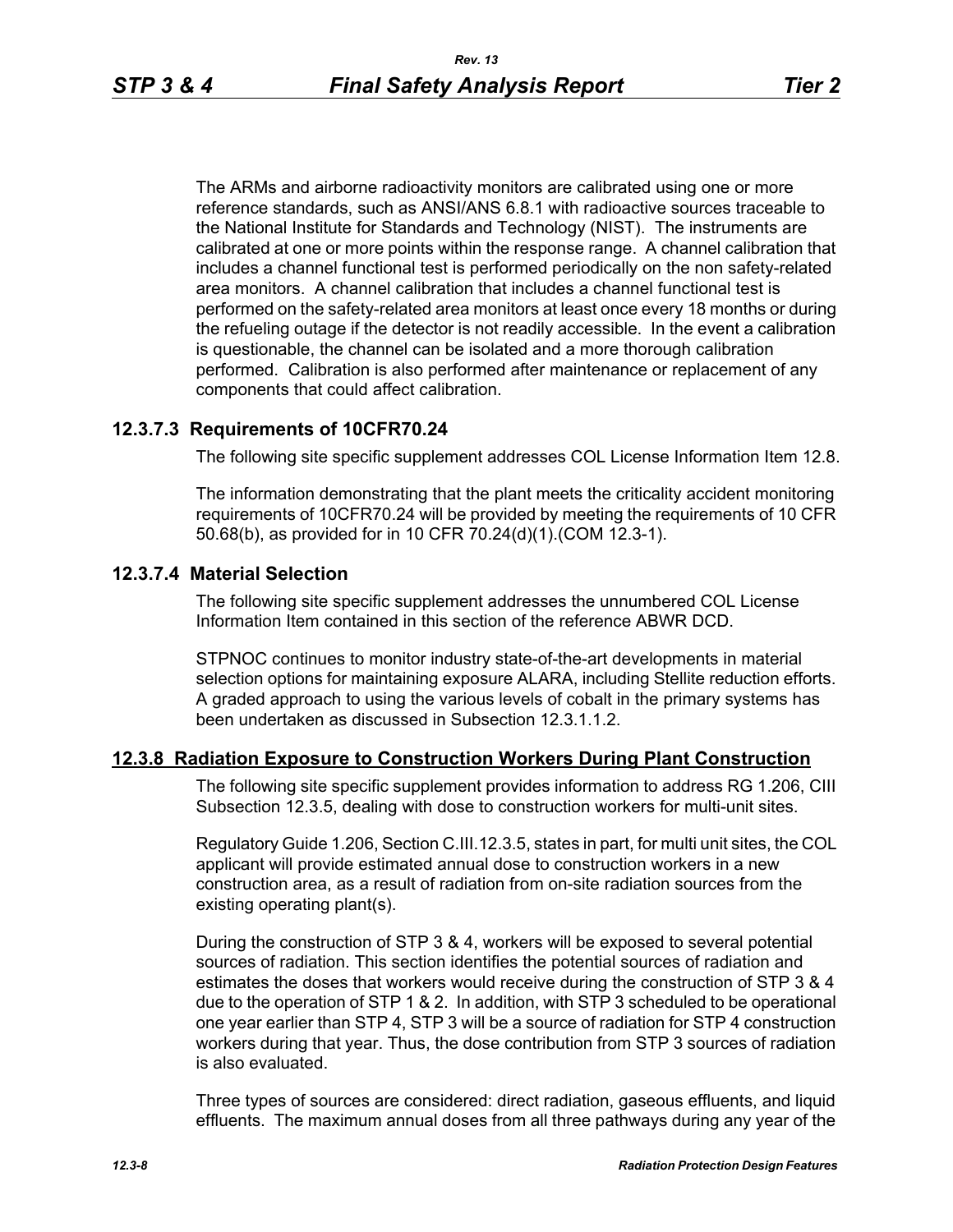construction of STP 3 & 4 occur during the year that STP 3 is operational and STP 4 is under construction. This is further discussed later in this subsection. A comparison of these calculated doses for this time period shows that the limits in 10 CFR 20.1301 and 40 CFR 190.10 for members of the public are satisfied. For 10 CFR 20.1301 the calculated annual dose is 18 mrem TEDE and the limit is 100 mrem TEDE.

|                                                                                                                 | <b>Worker Annual Dose (mrem)</b> |                        |  |
|-----------------------------------------------------------------------------------------------------------------|----------------------------------|------------------------|--|
|                                                                                                                 | <b>From Unit 3</b>               | From Units 1, 2<br>& 3 |  |
| Whole body dose from liquid<br>effluents                                                                        | 0.00026                          | 0.032                  |  |
| Organ dose from liquid<br>effluentst                                                                            | 0.00043                          | 0.032                  |  |
| Whole body dose from<br>gaseous effluents                                                                       | 6.6                              | 8.3                    |  |
| Skin dose from gaseous<br>effluents                                                                             | 16                               | 17                     |  |
| Organ dose from radioactive<br>iodine and radioactive material<br>in particulate form from<br>gaseous effluents | $12 \overline{ }$                | 18                     |  |

#### **Annual Doses for Individuals Working on Unit 4**

These calculated doses assume a full power equilibrium core with power history for the entire year. It is not expected that Unit 3 will be at 100% power during the full year that STP 4 is still under construction. During this period, STP 3 will be undergoing startup testing. Full power operation is likely to occur only for about 25% of this first year, resulting in decreased annual doses from those presented in the table.

The STP 3 & 4 site will be continually monitored during the construction period and appropriate actions taken to ensure that doses to the construction workers remain ALARA. In addition, the Operational Radiation Protection Program described in Section 12.5S will be in place while Unit 3 is operating with Unit 4 still under construction. Thus, there will be ample oversight to ensure that doses to construction workers remain ALARA during the construction period.

The bases, assumptions, and methods used to calculate the construction worker dose are given below with the maximum annual dose (person-Sieverts) shown in Table 12.3-8.

Dose rates at the construction site are estimated based on dose rate measurements and calculations. Although the construction workers will occupy a large area over the course of the construction period, dose rates are estimated based on average distances from radiation sources.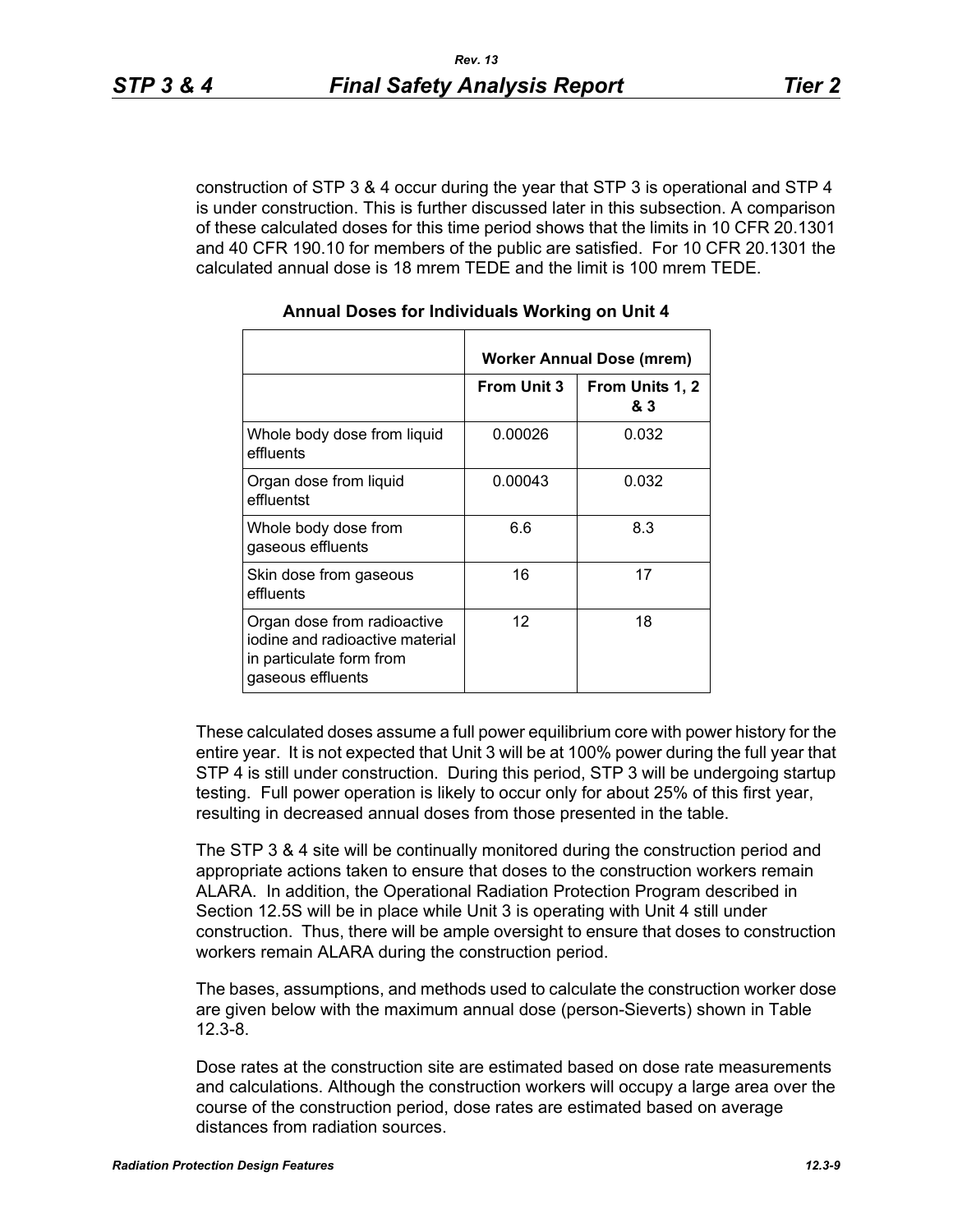- Direct radiation: The direct radiation dose rates from STP 1 & 2 sources are based on TLD measurements taken at various onsite locations from 2002 through 2006. This 5-year period provides sufficient data to be representative of plant conditions. Since the construction location for STP 3 & 4 is farther away from STP 1 & 2 than are the respective TLD stations where dose rates are measured from each source, the STP 1 & 2 Offsite Dose Calculation Manual (ODCM) is used to extrapolate the dose rates from the TLD locations to the STP 3&4 location. In determining direct radiation dose rates, it is assumed that the worker is located in the center of the construction area of the unit (either STP 3 or 4) nearest to the source. Given that workers will move about the construction area over the course of a year, it is reasonable to select the center of the area as a representative location for occupancy. No credit is taken for any shielding provided by structures under construction. The estimated total body dose rate to Units 3 and 4 construction workers due to operation of Units 1 and 2 is 2.4 mrem/yr. The estimated total body dose rate to Unit 4 construction workers due to operation of Units 1, 2 and 3 is 9.3 mrem/yr.
- Gaseous effluents: The annual dose rates from the release of gaseous effluents to the maximally exposed member of the public are based on the STP 1 & 2 REMPs for 2002 to 2006. The composite maximum annual dose rate for each organ over these 5 years was calculated using the methodology found in the STP 1 & 2 ODCM. These offsite dose rates are used to estimate construction worker doses. The ratio of the total body dose onsite to that offsite was used to estimate the organ doses onsite for the years 2002 through 2006, yielding the maximum annual onsite doses to construction workers from STP 1&2 over the five-year period. This maximum dose was doubled to address measurement uncertainty. Using the atmospheric dispersion factors in FSAR Section 2.3, the estimated total body dose rate to construction workers from operation of Units 1&2 is 1.7 mrem/yr and 6 mrem/yr to the critical organ and operation of Units 1,2 and 3 is 8.3 mrem/yr total body dose rate and 18 mrem/yr to the critical organ.
- Liquid effluents: The annual dose rates from release of liquid effluents to the maximally exposed member of the public are due to sport fish ingestion and shoreline exposure. Although construction workers would not be exposed to these pathways at the construction site, it was conservatively assumed that the construction workers receive the same doses as the maximally exposed member of the public. Furthermore, the doses are doubled to address measurememt uncertainty. These liquid effluents are based on the STP 1 & 2 REMPs for 2002 to 2006. The composite maximum annual dose rate for each organ over these 5 years was calculated using the methodology found in the STP 1 & 2 ODCM. The offsite dose rates from STP 1, 2, and 3 are calculated at the Little Robbins Slough area due to sport fish ingestion and shoreline exposure. These dose rates are used to estimate construction location doses. The estimated total dose rate to construction workers from operation of Units 1,2 and 3 is 0.032 mrem/yr to both total body and the critical organ.

The calculated annual person-Sievert construction worker doses for total body and critical organ are provided in Table 12.3-8. For the calculation, the manpower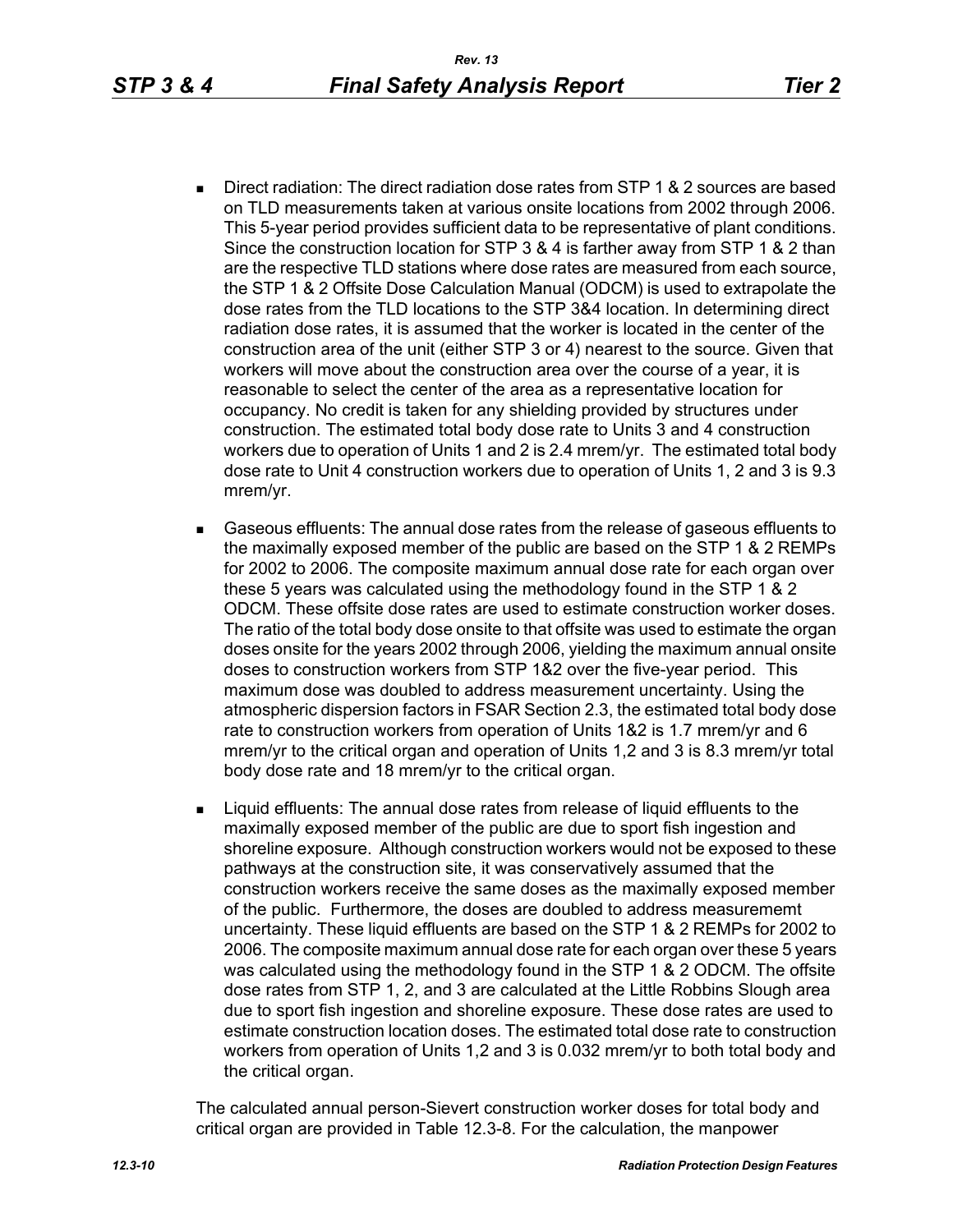estimates are for the timeframe when construction on both Units 3 and 4 is in progress for both units, as it is not feasible to break down the workforce estimates by unit. The estimated doses for each of the three construction phases shown in the table are based on the maximum average annual workforce during that phase.

#### **12.3.9 Minimization of Contamination**

The following site-specific supplement provides information to address 10 CFR 20.1406, as implemented by NEI 08-08A.

As stated in Section 12.3 of the Design Control Document (DCD), The Advanced Boiling Water Reactor (ABWR) incorporates many Radiation Protection design features to limit contamination. Section 12.3 of the DCD is incorporated by reference and provides the features summarized below, among others:

- **Pumps located in radiation areas are provided with flush lines and in certain cases** chemical cleaning capabilities for use prior to maintenance. Pump casing drains provide a means for draining pumps to the sump prior to disassembly, thus reducing the exposure of personnel and decreasing the potential for contamination.
- **Instrumentation lines in liquid service for systems containing radioactive fluids are** provided with vent and backflush provisions. Reactor vessel sensing lines may be flushed with condensate following reactor blowdown.
- Heat exchangers are constructed of stainless steel or Cu/Ni tubes to minimize the possibility of failure. The heat exchanger design allows for complete draining of fluids from the exchanger, and connections are available for condensate or demineralized water flushing.
- Valves have back seats to minimize leakage through the packing. Teflon gaskets are not used.
- Piping was selected to provide a service life equivalent to the design life of the plant, with consideration given to corrosion allowances and environmental conditions. Piping for systems containing radioactive fluids is welded to the most practical extent to reduce leakage through flanged or screwed connections.
- Floor drains with appropriately sloped floors are provided in shielded cubicles where the potential for spills exist. Smooth, epoxy-type coatings are employed to facilitate decontamination when a spill does occur. Curbs are provided to limit contamination and simplify washdown operations, and expanded metal-type floor gratings are minimized in favor of smooth surfaces in areas where radioactive spills could occur. Equipment and floor drain sumps are stainless steel lined to preclude leakage.
- Material selection consideration is used for systems and components exposed to reactor coolant. Specifically, a graded approach to the use of cobalt lowers the potential for the spread of contamination. Much of the cobalt is removed from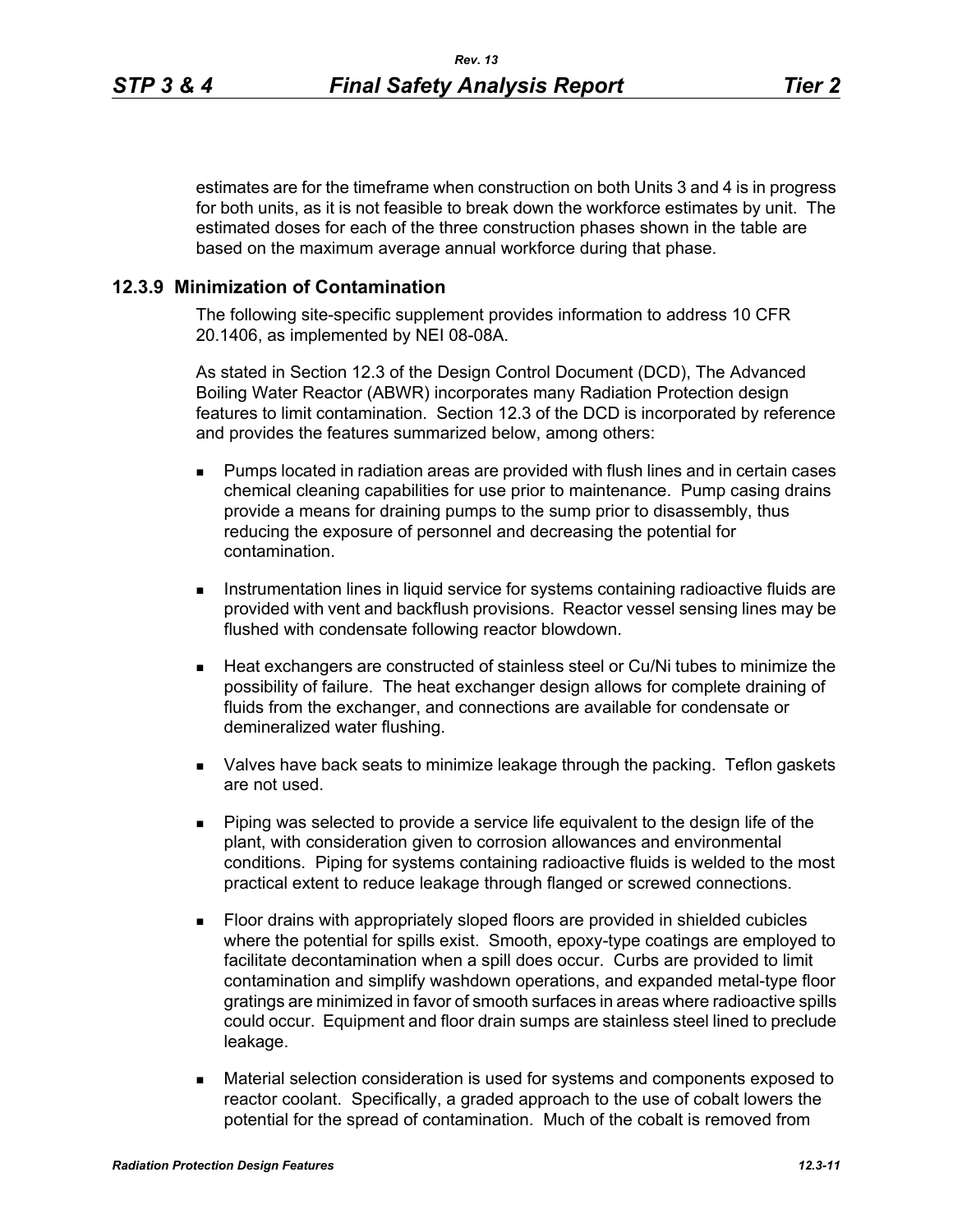contact with reactor coolant by eliminating Stellite where practical and reducing cobalt in the core stainless steel components.

- **Sample stations in the plant contain flushing provisions using demineralized water,** and sample station piping drains to plant sumps minimize the possibility of spills. Fume hoods are employed for airborne contamination control. Working areas and fume hoods are stainless steel to ease decontamination should a spill occur, and sample spouts are located above the sink to reduce the possibility of contaminating surrounding areas during the sampling process.
- **HVAC systems are designed to limit the extent of airborne contamination by** providing air flow patterns from areas of low contamination to more contaminated areas. HVAC Equipment drain sump vents are fitted with charcoal canisters or are piped directly to the Radwaste HVAC System to remove airborne contaminants evolved from discharges to the sump. HVAC penetrations through outer walls of buildings containing radioactive sources are sealed to prevent miscellaneous leaks into the environment.

Additionally, all below grade piping carrying radioactive fluids is located in tunnels. No direct buried piping containing radioactive fluids is incorporated in the STP 3 & 4 design.

Nuclear Energy Institute Report 08-08A, "Generic FSAR Template Guidance for Life Cycle Minimization of Contamination" provides the Minimization of Contamination Program for STP 3 & 4. This NEI template is incorporated by reference with the clarification that design changes for certified design materials are not required by implementation of this program. The evaluations, programs, and procedures required by NEI 08-08A will be issued six months prior to commencement of the Preoperational Test Program.

### **12.3.9.1 Operational Programs and Operating Procedures**

Operational programs and operating procedures will be developed to address 10 CFR 20.1406, and will be issued six months prior to commencement of the Preoperational Test Program. These programs and procedures will include:

- Work practices, preventive maintenance, and procedures to minimize leaks and spills and provide containment and early and adequate detection including instruments for detection. This includes surveillance and monitoring.
- Surveillance and maintenance is performed to mitigate the consequences of undetected leakage over a long period of time.
- Operational practices will be documented such that they are subject to audit and inspection.
- Following construction, establishment of an onsite monitoring program as a part of the environmental monitoring program to prevent offsite migration of radionuclides via an unmonitored pathway.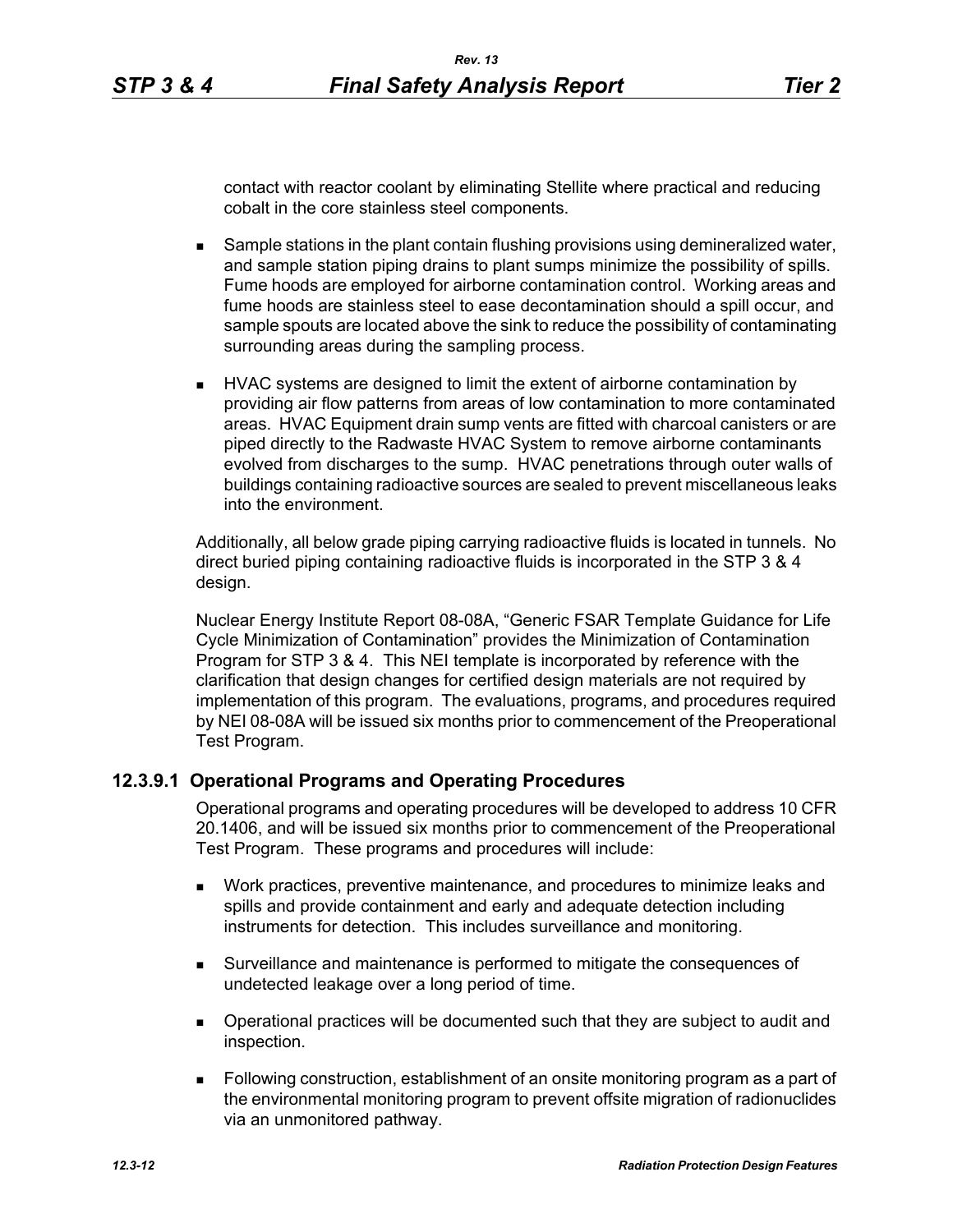- To facilitate decommissioning, maintain a system of records detailing contamination events and residual levels of environmental contaminates for the life of the facility, readily accessible to facilitate cleanup.
- **Minimizing the generation of radioactive waste as a major operational** consideration that will be addressed through careful work planning. Plant procedures will include provisions for proper packaging of wastes for transportation and acceptance by disposal or treatment facilities. Onsite storage is considered in certain circumstances as necessary.

Maintenance and other operating procedures are provided in Subsection 13.5.3.4.2, which includes plant radiation protection, chemical-radiochemical control, and radioactive waste management procedures. Subsection 13.5.3.4.3 lists radiation control procedures, including area radiation monitoring, process radiation monitoring, and meteorological monitoring procedures as well as procedures for discharge of effluents. Operational programs are listed in Table 13.4S-1, and included the Process and Effluent Monitoring and Sampling Program and Radiation Protection Program. 10 CFR 20.1406 requirements are considered in the development of these programs.

## **12.3.9.2 Design Provisions and Design Features**

Design of structures, systems, and components, such as the following, outside the scope of ABWR DCD or departures from the DCD, are applicable to 10CFR20.1406 and RG 4.21.

- Section 12.3 describes facility radiation protection design features with STD DEP 12.3-4 adding ARMs and alarm capability.
- Section 12.5 provides supplemental information related to radiation protection facilities and equipment.
- Sections 11.5 and 12.0 describe process and effluent radiological monitoring systems with STD DEP 11.5-1 providing for equipment and instrumentation reliability improvements.
- Section 11.4 describes the solid waste management system and processes with STD DEP 11.4-1 to minimize the generation of waste.
- Section 11.3 describes the gaseous waste management system with STD DEP 11.3-1 providing for optimization.
- Section 11.2 describes the liquid radwaste management system with STD DEP 11.2-1 providing for equipment modernization.

 $\blacksquare$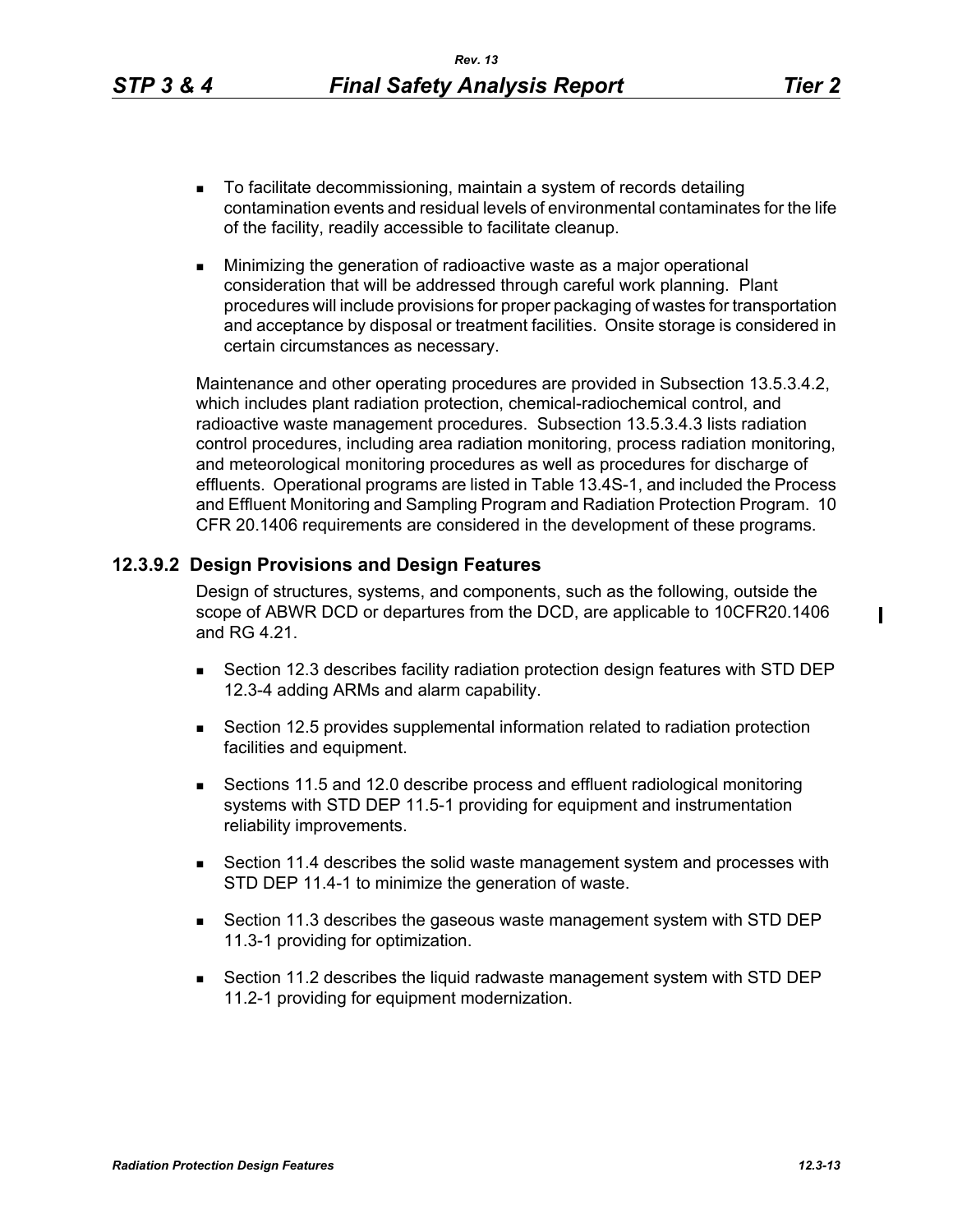## **12.3.10 References**

STD DEP Admin

- 12.3-1 N. M. Schaeffer, "Reactor Shielding for Nuclear Engineers", TID-25951, U.S. Atomic Energy Commission (1973).
- 12.3-2 J. H. Hubbell, "Photon Cross Sections, Attenuation Coefficients, and Energy Absorption Coefficients from 10 KeV to 100 GeV", NSRDS-NBS 29, U.S. Department of Commerce, August 1969.
- 12.3-3 "Radiological Health Handbook", U.S. Department of Health, Education, and Welfare, Revised Edition, January 1970.
- 12.3-4 "Reactor Handbook", Volume III, Part B, E.P. Blizzard, U.S. Atomic Energy Commission (1962).
- 12.3-5 Lederer, Hollander, and Perlman, "Table of Isotopes", Sixth Edition (1968).
- 12.3-6 M.A. Capo, "Polynomial Approximation of Gamma Ray Buildup Factors for a Point Isotropic Source", APEX-510, November 1958.
- 12.3-7 Reactor Physics Constants, Second Edition, ANL-5800, U.S. Atomic Energy Commission, July 1963.
- 12.3-8 ENDF/B-III and ENDF/B-IV Cross Section Libraries, Brookhaven National Laboratory.
- 12.3-9 PDS-31 Cross Section Library, Oak Ridge National Laboratory.
- 12.3-10 DLC-7, ENDF/B Photo Interaction Library.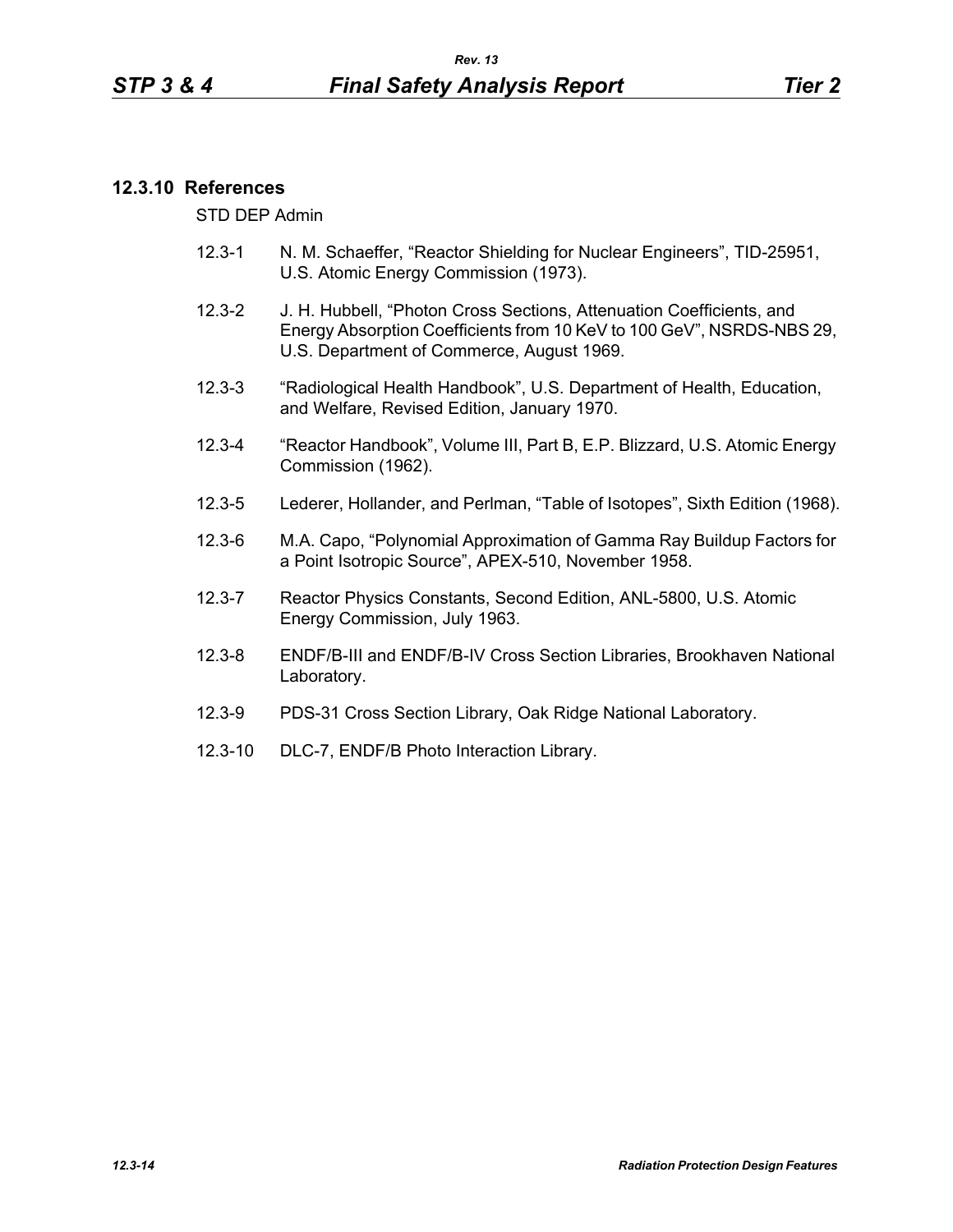| No.            | Location & Description             | Figure # | Sensitivity<br>Range | Local Alarms |
|----------------|------------------------------------|----------|----------------------|--------------|
| $\overline{2}$ | Reactor area (B)-4F                | 12.3-62  | LL                   | X            |
| 4              | Fuel storage pool area (B)-4F      | 12.3-62  | LL                   | X            |
| 5              | R/B 4F south area                  | 12.3-62  | H                    | X.           |
| $\overline{7}$ | R/B 3F NW area                     | 12.3-60  | н                    | X            |
| 9              | CUW control panel area-B3F         | 12.3-56  | H                    | X            |
| 14             | R/B 1F SE hatch area               | 12.3-59  | H                    | X.           |
| 17             | R/B B1F SE hatch area              | 12.3-58  | H                    | X            |
| 26             | R/B B3F SW area-RHR "C" equip area | 12.3-56  | H                    | X            |
| 27             | R/B Operating Deck C               | 12.3-62  | н                    | X            |
| 28             | R/B Corridor D                     | 12.3-57  | M                    | X            |
| 29             | R/B Cask Pil                       | 12.3-60  | м                    | X            |
| 30             | R/B Sampling Room                  | 12.3-58  | M                    | X            |

**Table 12.3-3 Area Radiation Monitors Reactor Building**

|  | Table 12.3-6 Area Radiation Monitors Radwaste Building |  |  |
|--|--------------------------------------------------------|--|--|
|--|--------------------------------------------------------|--|--|

| No.            | Location and Description                              | Figure # | Sensitivity<br>Range | Local Alarms |
|----------------|-------------------------------------------------------|----------|----------------------|--------------|
| $\mathbf{1}$   | Electrical Equipment Room El 12300                    | 12.3-67  | H                    | X            |
| $\overline{2}$ | Control Room El 12300                                 | 12.3-67  | H                    | X            |
| 3              | High Activity Spent Resin Tank Room Tank A El<br>5300 | 12.3-66  | H                    | X            |
| $\overline{4}$ | High Activity Spent Resin Tank Room Tank B El<br>5300 | 12.3-66  | H                    | X            |
| 5              | Trailer Access Area El 12300                          | 12.3-67  | н                    | X            |
| 6              | LRW Mobile Skid Area El 12300                         | 12.3-67  | н                    | X            |
| $\overline{7}$ | DAW & Wet Solid Waste Accumulation Area El<br>12300   | 12.3-67  | H                    | X            |
| 8              | High Activity Waste Storage Area El 12300             | 12.3-67  | H                    | X            |
| 9              | Waste Sorting Area El 12300                           | 12.3-67  | H                    | X            |
| 10             | Phase Separator Tank A El 5300                        | 12.3-66  | H                    | X            |
| 11             | Phase Separator Tank B El 5300                        | 12.3-66  | H                    | X            |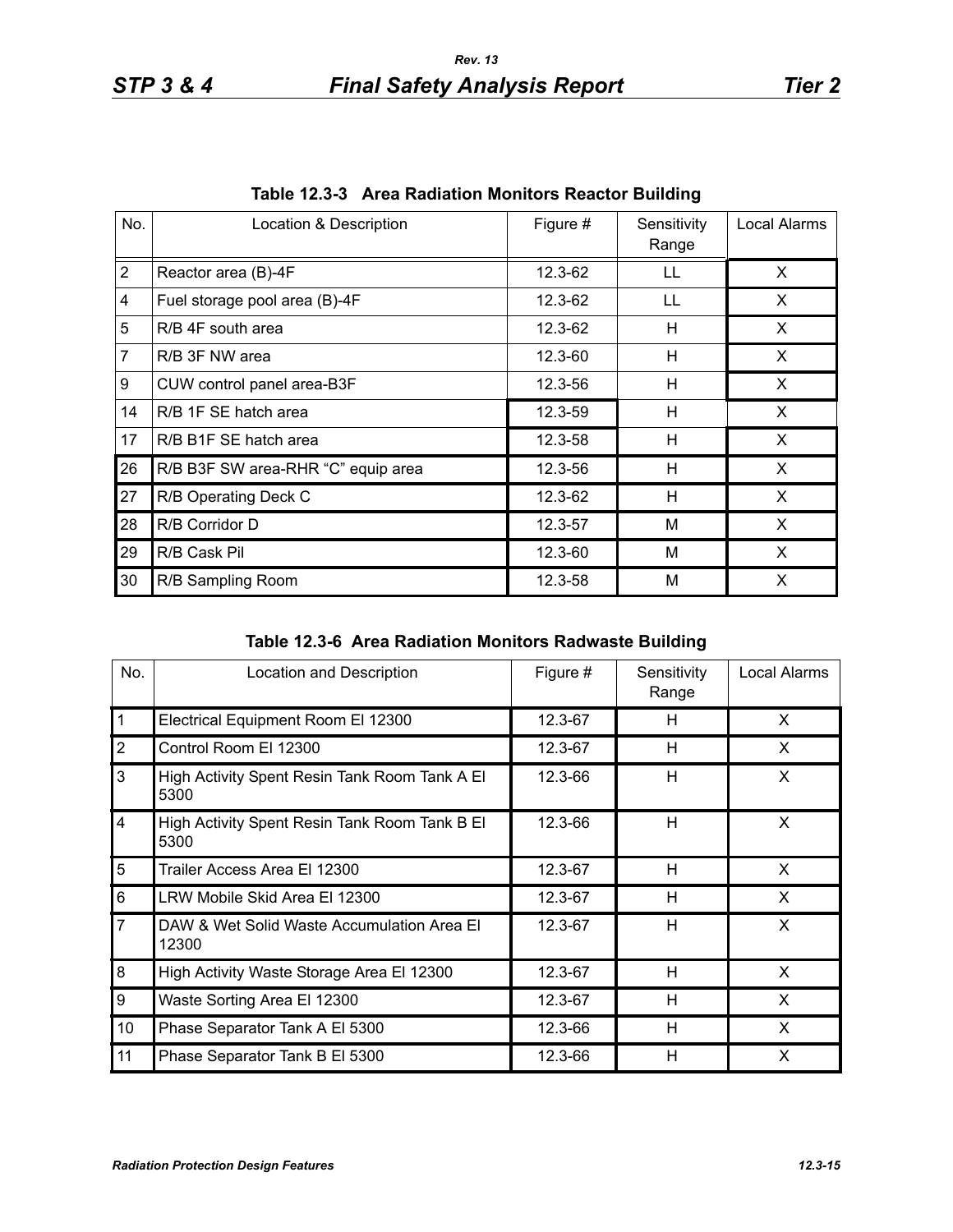| No.            | Location & Description                                                       | Figure #    | Sensitivity<br>Range     | <b>Local Alarms</b>     |
|----------------|------------------------------------------------------------------------------|-------------|--------------------------|-------------------------|
| $\mathbf{1}$   | Condensate Pump Maintenance Area<br>Operation Area (Laydown Space)           | 12.3-7270   | М                        | X                       |
| $\overline{c}$ | Corridor (Condensate Sampling & Control Area)                                | 12.3-6970   | M                        | $\underline{X}$         |
| 3              | Offgas Sample & Control Area<br>Rack Room                                    | 12.3-6870   | M                        | $\underline{X}$         |
| $\overline{4}$ | RFP 1A, 1B& 1C Area<br><b>MD-RFP Area</b>                                    | 12.3-70     | H                        | $\underline{X}$         |
| 5              | <b>Filter Maintenace Area</b><br><b>CF Maintenance Area</b>                  | 12.3-7071   | $\underline{\mathsf{M}}$ | $\underline{X}$         |
| 6              | Demineralizer Area<br><b>CD Resin Strainer Room</b>                          | 12.3-7470   | H                        | X                       |
| $\overline{7}$ | SJAE A & Recombiner Area<br><b>Steam Ejector Units Room</b>                  | 12.3-7074   | H                        | $\chi$                  |
| 8              | SJAE B & Recombiner Area<br>OG Recombiner (A) Room                           | 12.3-7074   | H                        | $\chi$                  |
| 9              | <b>HP Heaters &amp; Drain Tank Area 1</b><br>OG Recombiner (B) Room          | 12.3-7074   | H                        | $\chi$                  |
| 10             | <b>HP Heaters &amp; Drain Tank Area 2</b><br><b>High Pressure Drain Room</b> | 12.3-7071   | H                        | $\chi$                  |
| 11             | <b>MSR 1A &amp; 1C Area</b><br>Moisture Separator and Reheater (A) Room      | $12.3 - 72$ | H                        | X                       |
| 12             | <b>MSR 1B &amp; 1D Area</b><br>Moisture Separator and Reheater (B) Room      | $12.3 - 72$ | H                        | $\chi$                  |
| 13             | <b>Turbine Building Operating Floor</b>                                      | $12.3 - 73$ | H                        | X                       |
| 14             | <b>Equipment Main Access Area</b><br><b>Corridor (Unloading Bay)</b>         | 12.3-7073   | 旦                        | $\overline{\mathsf{X}}$ |

## **Table 12.3-7 Area Radiation Monitors Turbine Building**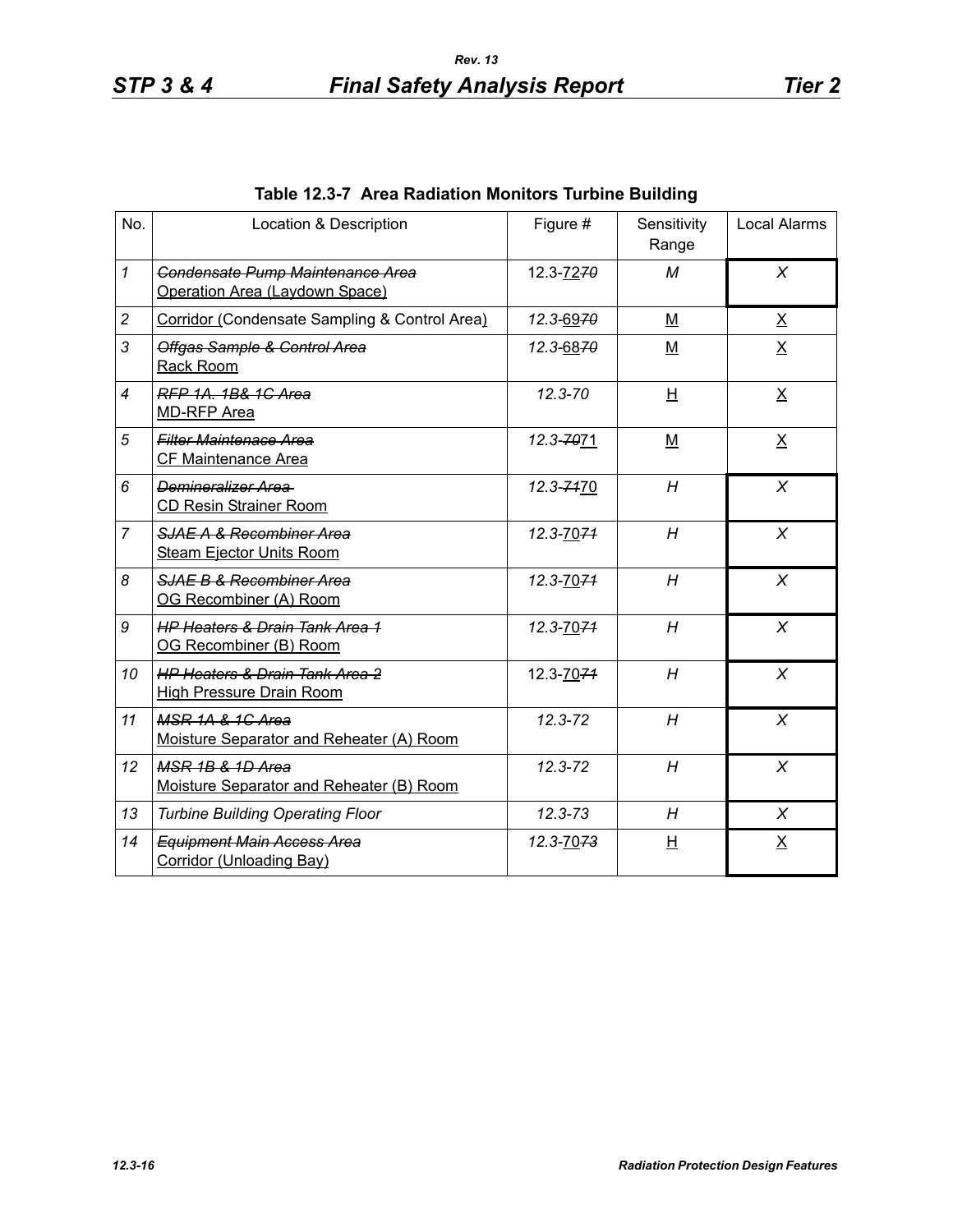|                                   | Unit 3 Construction Only <sup>1</sup> |                          | Unit 3 & 4 Construction <sup>2</sup> |                          | Unit 4 Construction Only <sup>1</sup> |                          |
|-----------------------------------|---------------------------------------|--------------------------|--------------------------------------|--------------------------|---------------------------------------|--------------------------|
|                                   | <b>Total Body</b>                     | <b>Critical</b><br>Organ | <b>Total Body</b>                    | <b>Critical</b><br>Organ | <b>Total Body</b>                     | <b>Critical</b><br>Organ |
| <b>Direct</b><br><b>Radiation</b> | 0.076                                 |                          | 0.142                                |                          | 0.175                                 |                          |
| Gaseous<br><b>Effluents</b>       | 0.054                                 | 0.190                    | 0.101                                | 0.356                    | 0.156                                 | 0.339                    |
| Liquid<br><b>Effluents</b>        | 0.001                                 | 0.001                    | 0.002                                | 0.002                    | 0.001                                 | 0.001                    |
| <b>Total</b>                      | 0.131                                 | 0.191                    | 0.245                                | 0.358                    | 0.332                                 | 0.340                    |

# **Table 12.3-8 Maximum Annual Dose (Person-Sieverts) to Construction Workers**

<sup>1</sup> Dose for construction of one unit.

2 Dose for construction of two units.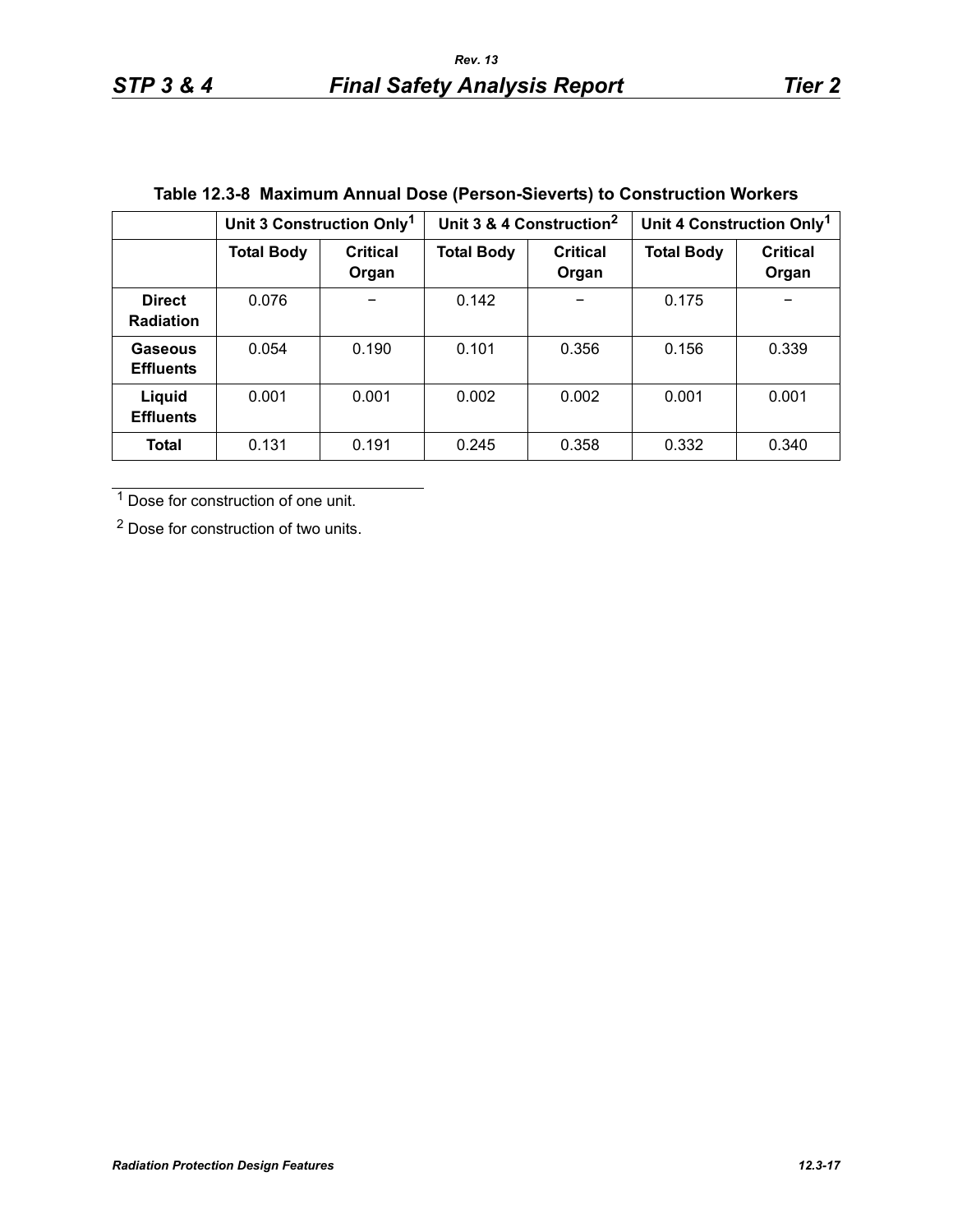The following figures are located in Chapter 21:

- *Figure 12.3-1 Reactor Building Radiation Zone Map for Full Power and Shutdown Operation at Elevation – 8200 mm*
- *Figure 12.3-3 Reactor Building Radiation Zone Map for Full Power and Shutdown Operation at Elevation 4800/8500 mm*
- *Figure 12.3-5 Reactor Building Radiation Zone Map for Full Power and Shutdown Operation at Elevation 12300 mm*
- *Figure 12.3-6 Reactor Building Radiation Zone Map for Full Power and Shutdown Operation at Elevation 18100 mm*
- *Figure 12.3-10 Reactor Building Radiation Zone Map for Full Power and Shutdown Operation at Cross Section View A–A*
- *Figure 12.3-16 Reactor Building Radiation Zone Map Post-LOCA at Elevation 12300 mm (1F)*
- *Figure 12.3-21 Reactor Building Radiation Zone Map Post-LOCA at Cross Section A–A*
- *Figure 12.3-37 Radwaste Building, Radiation Zone Map, Normal Operation at Elevation – 1700 mm*
- *Figure 12.3-38 Radwaste Building, Radiation Zone Map, Normal Operation at Elevation 5300 mm*
- *Figure 12.3-39 Radwaste Building, Radiation Zone Map, Normal Operation at Elevation 12300 mm*
- *Figure 12.3-40 Radwaste Building, Radiation Zone Map, Normal Operation at Elevation 18300*19100 *mm*
- *Figure 12.3-41 Radwaste Building, Radiation Zone Map, Normal Operation at Cross Section A-A*
- *Figure 12.3-49 Turbine Building, Radiation Zone Map, at Elevation 2300 mm5300 mm*
- *Figure 12.3-50 Turbine Building, Radiation Zone Map, at Elevation 6300 mm12300 mm*
- *Figure 12.3-51 Turbine Building, Radiation Zone Map, at Elevation 12300 mm20300 mm*
- *Figure 12.3-52 Turbine Building, Radiation Zone Map, at Elevation 19700 mm30300 mm*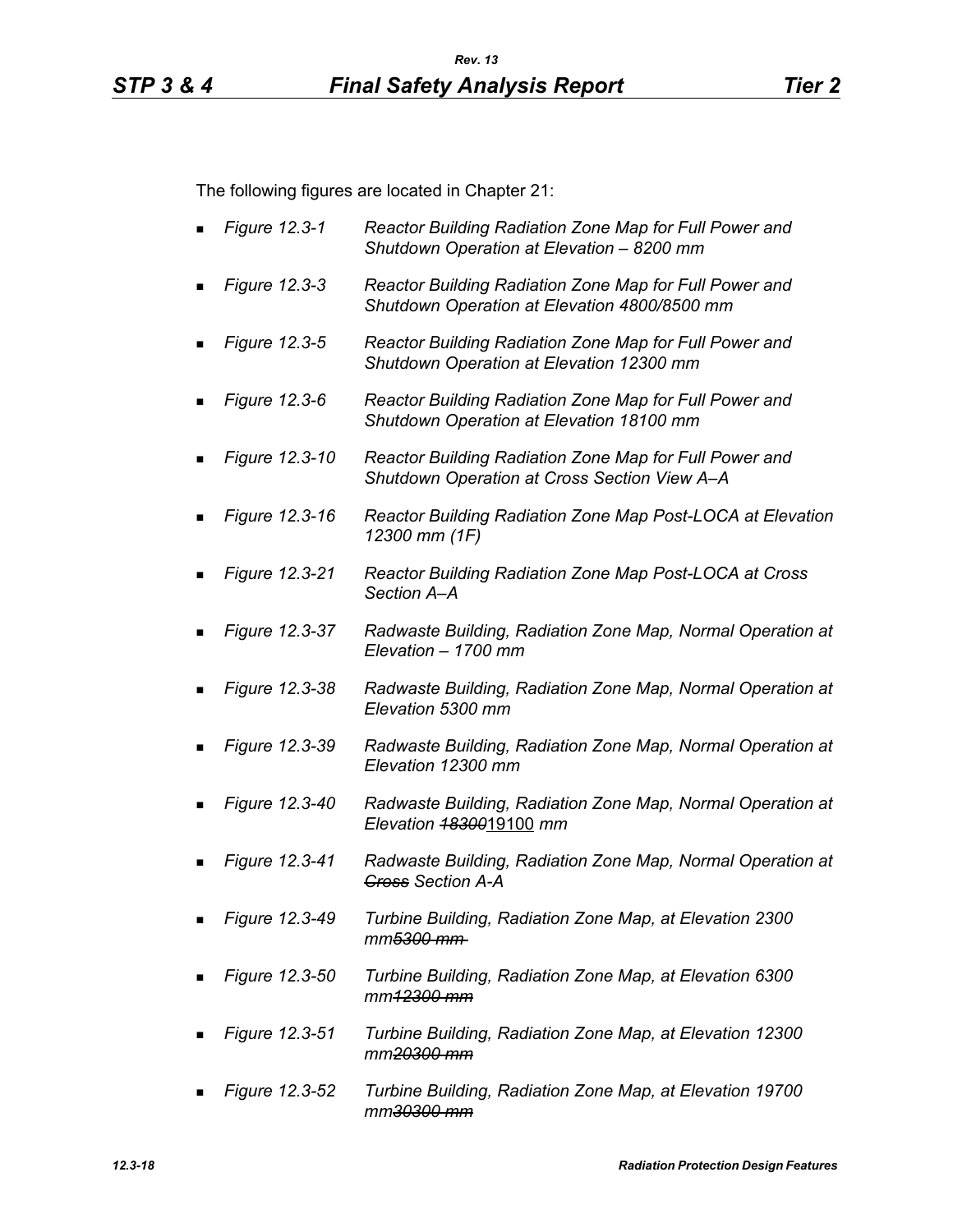The following figures are located in Chapter 21 (continued):

- *Figure 12.3-53 Turbine Building, Radiation Zone Map, at Elevation 27800 mmLongitudinal Section A-A*
- *Figure 12.3-55 Turbine Building, Radiation Zone Map, Post LOCA, Longitudinal Section B-B*
- *Figure 12.3-56 Reactor Building, Area Radiation Monitors, 8200 mm*
- *Figure 12.3-57 Reactor Building, Area Radiation Monitors, 1700 mm and 1500 mm*
- *Figure 12.3-58 Reactor Building, Area Radiation Monitors, 4800 mm*
- *Figure 12.3-60 Reactor Building, Area Radiation Monitors, 23500 mm*
- *Figure 12.3-62 Reactor Building, Area Radiation Monitors, 31700 mm*
- *Figure 12.3-65 Not used*
- *Figure 12.3-66 Radwaste Building, Area Radiation Monitors, Elevation 5300 mm*
- *Figure 12.3-67 Radwaste Building, Area Radiation Monitors, Elevation 12300 mm*
- *Figure 12.3-68 Turbine Building B1F Floor Level, Area Radiation Monitors, Elevation 2300mmNot used*
- *Figure 12.3-69 Turbine Building, MB1F Floor Level, Area Radiation Monitors, Elevation 6300mmGrade Level 1, Area Radiation Monitors, Elevation 5300 mm*
- *Figure 12.3-70 Turbine Building, 1F Floor LevelGrade Level 2, Area Radiation Monitors, Elevation 12300 mm*
- *Figure 12.3-71 Turbine Building, 2F Floor Level, Area Radiation Monitors, Elevation 19700 mmGrade Level 3, Area Radiation Monitors, Elevation 20300 mm*
- *Figure 12.3-72 Turbine Building, 3F Floor Level, Area Radiation Monitors, Elevation 27800 mmGrade Level 4, Area Radiation Monitors, Elevation 30300 mm*
- *Figure 12.3-73 Turbine Building, Area Radiation Monitors, Longitudinal Section A-AB-B*
- Figure 12.3-75 Turbine Building, Radiation Zone Map, at Elevation 38300 mm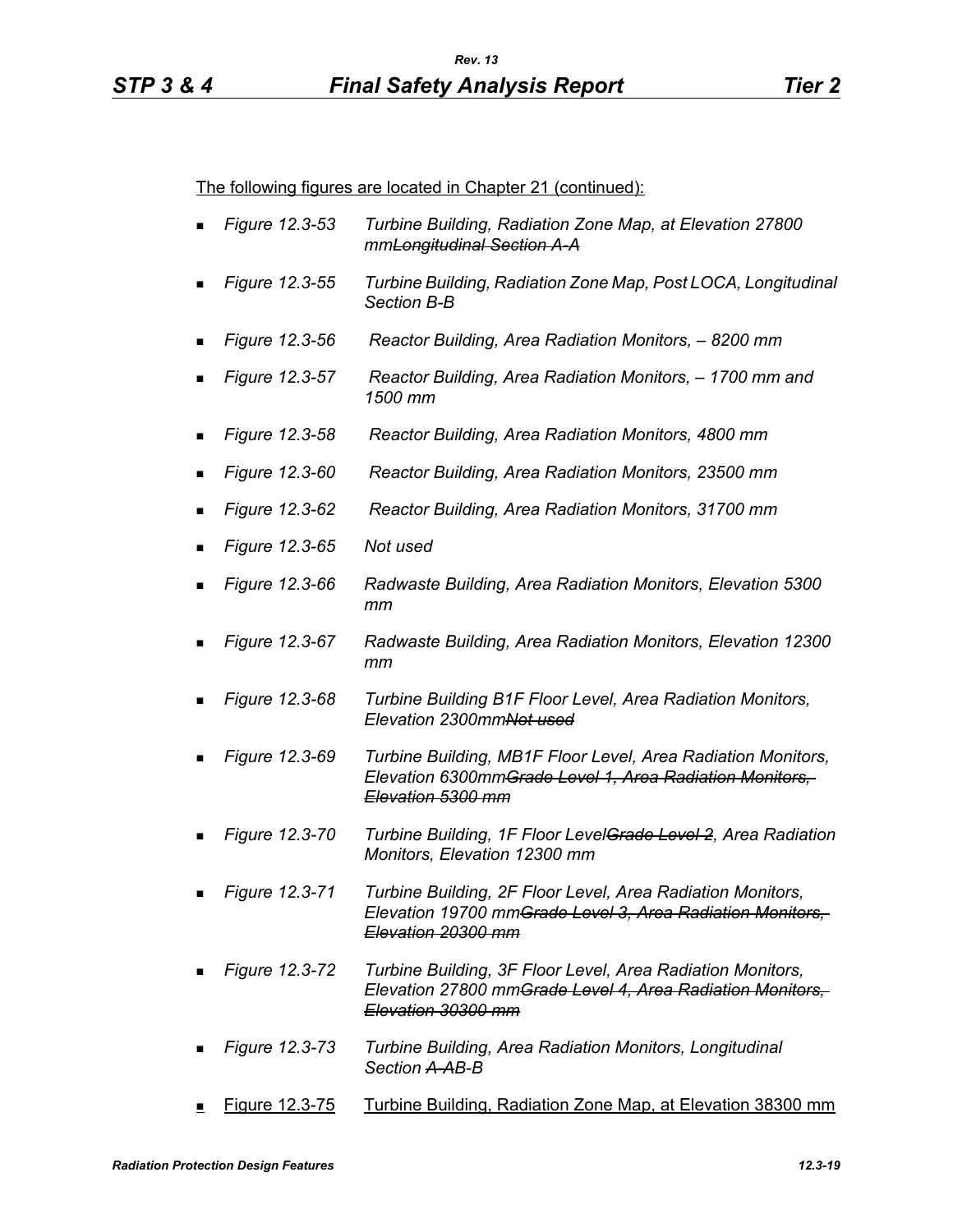The following figures are located in Chapter 21 (continued):

- Figure 12.3-76 Turbine Building, Radiation Zone Map, at Elevation 47200 mm
- **Figure 12.3-77** Turbine Building, Radiation Zone Map, Longitudinal Section B-B